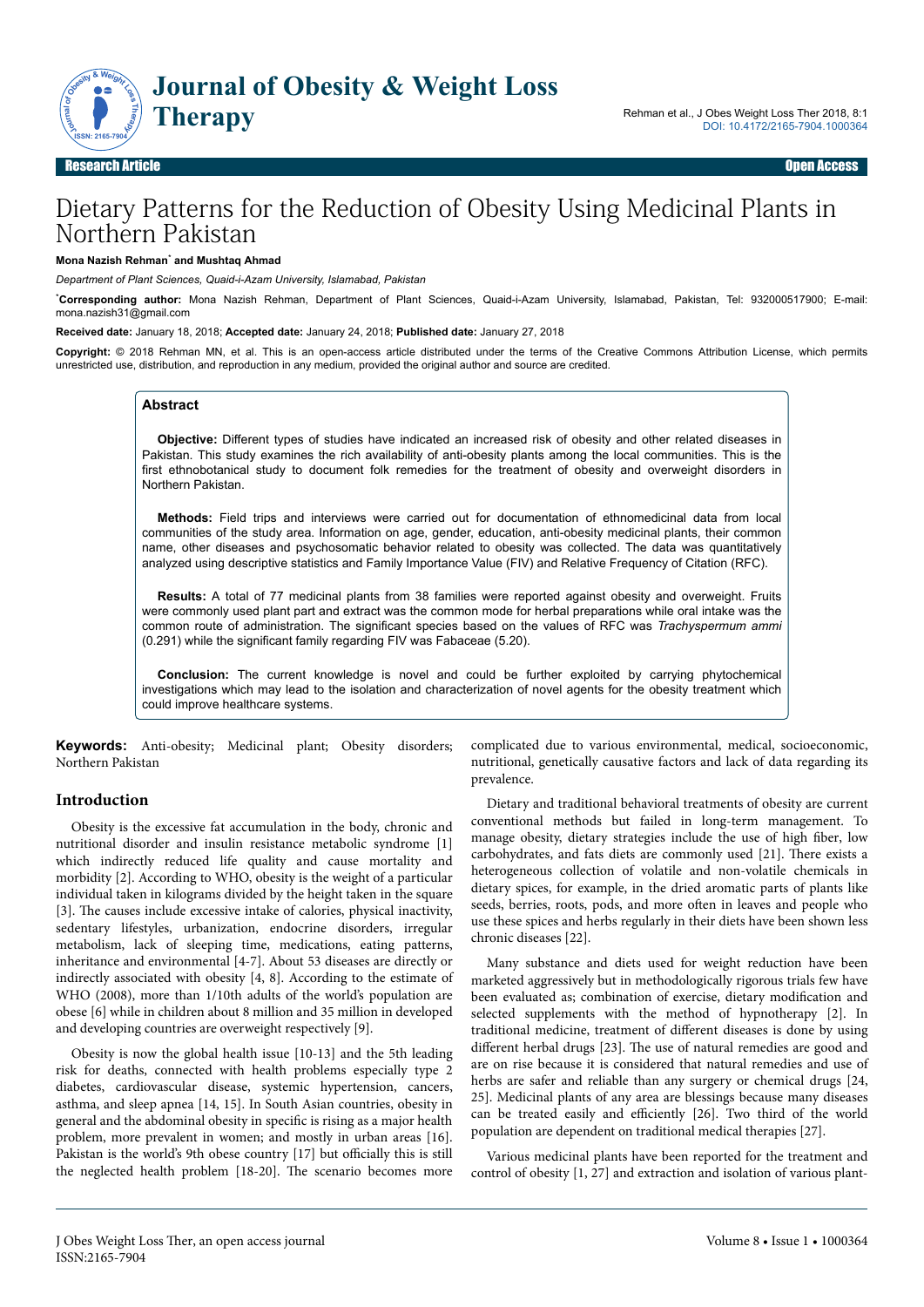based natural products are used worldwide [28-31]. In developed countries, the option of weight loss runs out and the people shift towards the use of synthetic drugs but synthetic drugs and surgical procedures involve high cost and high toxicity. In developing rural areas, unavailability of orthodox drugs and clinical limitations are the major risk reported in various case studies. Нerefore, people rely on natural remedies for weight loss [32]. Pakistan is a developing country which is blessed with a varied climatic and ecological zones- ranging from tropical, subtropical to temperate conditions, with vast floral diversity [33]. A number of medicinal plants have also been listed from Northern Pakistan [34, 35] but no study has been conducted on antiobesity plants and the associated folk remedies present in the area. Нe aim of the present work is, therefore, the documentation of such plants and preservation of related indigenous knowledge.

## **Methods and Materials**

## **Study area**

Northern Pakistan (South Asia) covers Khyber Pakhtunkhwa (KPK), Azad Kashmir, Federally administered Northern areas (FANA) and central Punjab (Figure 1). Нe northern-Pakistan includes the world's three great mountain ranges i.e. Himalaya, Hindukush, and the Karakoram. Нe confluence of these ranges form a unique geographical pattern on earth [36] which support diverse flora. Climatically, three seasons are present in these high and sub-mountain regions include hot weather (April-June), rainy season (July-September) and cooler season (October-March). In KPK, the climate varies immensely with a region like from 0 - 30°C in North Region (Chitral District), 5-38°C in South Region (Dir, Swat and Hazara) and 20-45°C in Southern North-West areas.

In FANA, the maximum temperature ranges from 30-40°C and the minimum 1-19°C. In Azad Kashmir, it ranges from 20-30°C in summers and 0-4°C in winters. In Central Punjab, it ranges from 2-45°C. Нe average rainfall ranges from 152-203 cm in lower Himalayan valleys during July-August [37,38]. Various ethnic groups are living in northern Pakistan including Kashmiri, Balti, Chitrali, Kalashi and Shina in Kashmir and FANA, Pakhtuns in Khyber Pakhtunkhwa (KPK) while Punjabi in central Punjab. All these ethnic groups have a diverse culture and the predominant majority are Muslims. Agriculture is the major source of income which roughly accounts 50% for their income (Figure 1).



### **Data collection**

Ethnobotanical field trips were conducted at different seasons of the year at different localities. The data collection methods included semistructures interviews, group discussions, and field observations. Нe sample size was 192, of native informants, which were purposively selected. Нe recorded data included demographic characters of the informants i.e. age, gender, education, experience (Table 1) and antiobesity plants, their local name, part(s) used, mode of utilization, route of administration, and detail recipe for the reduction of obesity and overweight. Нe consent was taken from informant before the interview and the aims and procedure of the study were explained to them. Нe interviews were mostly conducted near the homes of the informants and each interview lasted for 1-2 hours. Нe national and international laws, especially the ethical guidelines adopted by the Society of Ethnobiology (2006) were strictly followed.

| S. No.         | Variable           | Categories                       | No. of Persons | Percentage |
|----------------|--------------------|----------------------------------|----------------|------------|
|                | Informant category | Traditional health practitioners | 15             | 7.81       |
|                |                    | Indigenous people                | 177            | 92.18      |
|                | Gender             | Female                           | 102            | 53.12      |
| $\overline{2}$ |                    | Males                            | 90             | 46.87      |
|                |                    | Less than 20 years               | 8              | 4.1        |
|                |                    | $20 - 30$ years                  | 32             | 16.6       |
| 3              | Age                | 30-40 years                      | 40             | 20.8       |
|                |                    | $40 - 50$ years                  | 44             | 22.9       |
|                |                    | 50-60 years                      | 52             | 27         |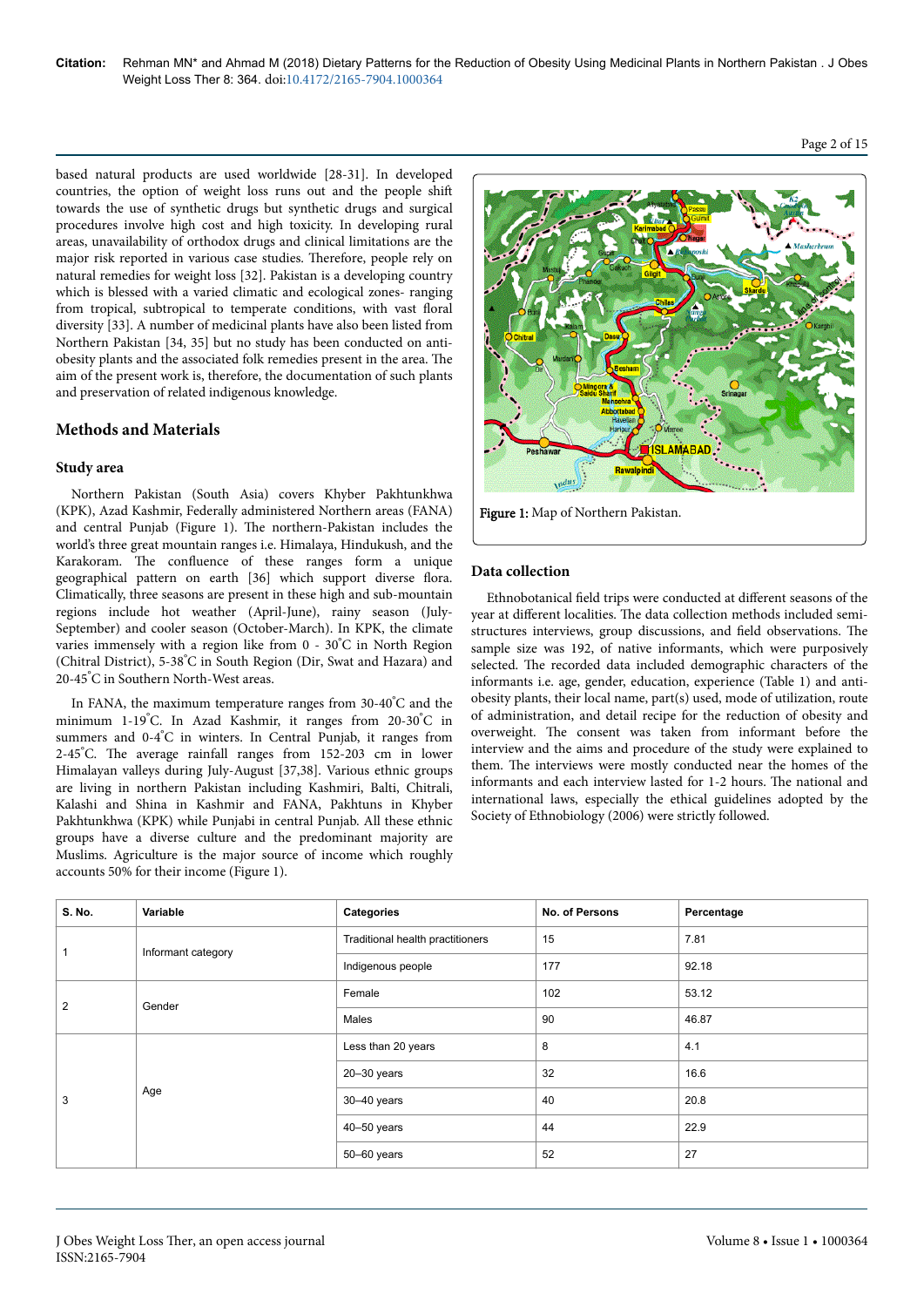|--|

|   |                                                       | More than 60 years              | 16             | 8.3                     |
|---|-------------------------------------------------------|---------------------------------|----------------|-------------------------|
|   |                                                       | <b>Illiterate</b>               | 54             | 28.12                   |
|   |                                                       | Completed five years education  | 20             | 10.4                    |
|   |                                                       | Completed eight years education | 4              | $\overline{\mathbf{c}}$ |
| 4 | Educational background                                | Completed 10 years education    | 32             | 16.6                    |
|   |                                                       | Completed 12 years education    | 24             | 12.5                    |
|   |                                                       | Graduate                        | 16             | 8.3                     |
|   |                                                       | Higher education                | 42             | 21.87                   |
|   |                                                       | Less than 2 years               | $\overline{2}$ | 13.33                   |
|   |                                                       | 2-5 years                       | 5              | 33.33                   |
| 5 | Experience of the traditional health<br>Practitioners | 5-10 years                      | 4              | 26.66                   |
|   |                                                       | $10-20$ years                   | $\overline{2}$ | 13.33                   |
|   |                                                       | More than 20 years              | $\overline{2}$ | 13.33                   |

Table 1: Demographic data of informants in Northern Pakistan.

### **Collection and identification of plant specimens**

The specimens were collected in triplicate and processes following slandered procedure. Нe identification was made using several sources, i.e. through the taxonomist in the Department of Plant Sciences, Quai-i-Azam University Islamabad, by comparing with the already identified specimen in the herbarium and through the matching of specimens' characters with the flora of Pakistan [39, 40]. The species names were assigned in accordance to "Medicinal Plant Names Services" while the families names in accordance to the "Angiosperm Phylogeny Group, 2009". Нe dried specimens were mounted on herbarium sheets and deposited in the Herbarium of Pakistan (ISL) for future reference.

### **Statistical Analysis**

#### **Frequency of Citation**

The collected data were arranged in excel spreadsheets (MS office 2013). Нe Frequency of citation (FC) was determined using formula;

#### $(FC=ni/N)$

where 'ni' is the number of informants mentioning the use of the species and 'N' is the total number of informants participated in the study.

The Relative frequency of citation (RFC) was determined using the formula;

RFC=FC/N (0<RFC<1) × 100

Whereas FC is the number of informants mentioned the species as useful and N is the total number of informants enquired in the study. The index of relative frequency will be zero if nobody reports the use of plant and unlikely could be 1 when all the informants mention the plant as useful [41,42].

### **Family importance value**

Family importance value (FIV) was calculated [43] using formula;

FIV=(No. of informants who cite the family/Total no of informants)  $\times$  100

#### **Results**

### **Study Population**

A total of 192 informants were interviewed. Among them, 15 informants (7.81%) were traditional healers and the rest of the informants include Punjabis, Pathans, Potoharis, Kashmiris, Chitralis, Kalash and Hindkowans people. Majority of the informants were females 102 (53.12%) followed by males 90 (46.87%). Нe high percentage of informants was about 50-60 years old while the lowest percentage of informants was about more than 60 years (8.3%). Нe experimental periods of traditional healers were also mentioned in study and in (Table 1) and the preponderance of traditional healers had at least 2-5 years of practice (33.33%).

#### **Documentation of anti-obesity plants diversity and habit**

In this scrupulous survey, 77 medicinal plant species from 38 families were documented for the treatment and prevention of obesity (Table 2). Нe dominant families regarding number of species were Fabaceae (10 spp. having FIV 5.20) followed by Apiaceae (6 spp. having FIV 3.12; Figure 2). The reported species were found to be of different habits where 48% spp. were herbs followed by trees (36%), shrubs (11%) and climbers (5%) (Figure 3). In current study, the value of RFC ranges from 0.036 to 0.291 where the highest RFC were reported for the species Trachyspermum ammi (0.291), followed by Mentha arvensis and Coriandrum sativum (0.265 each; Figure 4).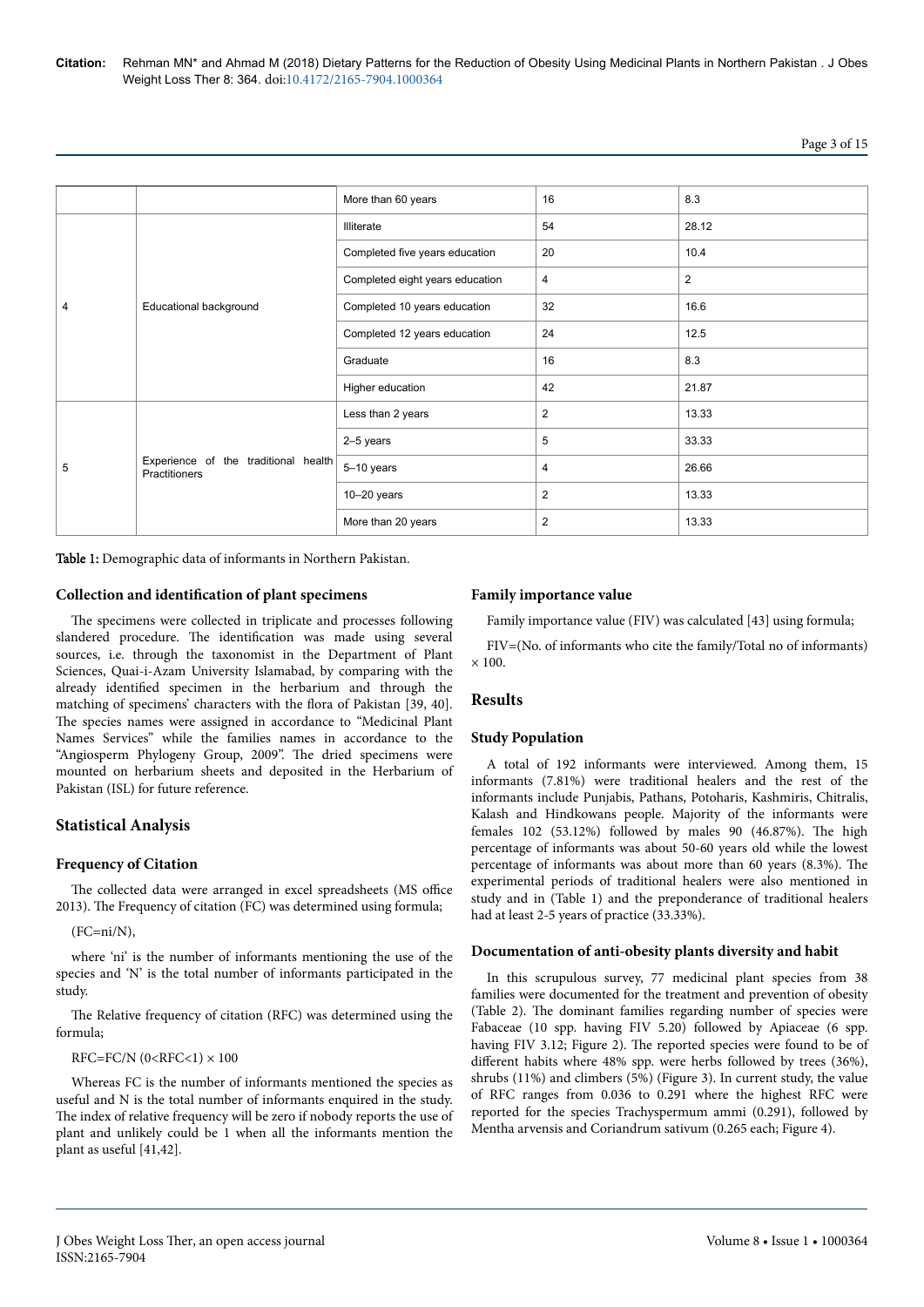## Page 4 of 15

| S.<br>No. | Plant<br>names<br>with<br>authority<br>citation,<br>voucher specimen no.,<br>Family,<br>local<br>and<br>common name | Habit<br>Part<br>used | <b>Status</b>          | Distribution in<br>Pakistan                   | <b>GENERAL</b><br><b>USE</b> | Preparati<br>on | Recipe                                                                                                                                                                                                                             | $FC^*$ | RFC <sup>'</sup> | Mar<br>ket<br>abl<br>e | Repo<br>rted<br>in<br>literat<br>ure? |
|-----------|---------------------------------------------------------------------------------------------------------------------|-----------------------|------------------------|-----------------------------------------------|------------------------------|-----------------|------------------------------------------------------------------------------------------------------------------------------------------------------------------------------------------------------------------------------------|--------|------------------|------------------------|---------------------------------------|
| 1         | (L.)<br>nilotica<br>Acacia<br><b>Delile</b><br><b>MNR-05</b><br>Fabaceae<br>Kikar/ Gum Arabic tree                  | Tree/<br>Leaf         | Wild                   | Central<br>Punjab,<br>Northern<br>areas, FATA | Shade<br>tree                | Juice           | Fresh leaves are crushed to obtain juice,<br>little amount of water and Trachyspermum<br>ammi seeds (125gm) are added and boiled<br>for 15 mins.1 teaspoon of this juice is<br>recommended thrice/day for the loss of<br>appetite. | 19     | 0.09             | L,                     | $\ddot{}$                             |
| 2.        | Allium cepa L.<br><b>MNR-18</b><br>Amaryllidaceae<br>Piyaz/ Onion                                                   | Herb/<br><b>Bulb</b>  | Cultivated             | Central<br>Punjab,<br>Northern<br>areas, FATA | Spice                        | Paste           | Fresh leaves of Mentha, coriander, onion<br>bulb, green chili and tomato are grind with<br>little salt. Take this paste with meal<br>twice/day for weight loss and digestion.                                                      | 33     | 0.17             | $\ddot{}$              | $\ddot{}$                             |
| 3.        | Allium sativum L.<br><b>MNR-19</b><br>Amaryllidaceae<br>Lehsan/ Garlic                                              | Herb/<br><b>Bulb</b>  | Cultivated             | Central<br>Punjab,<br>Northern<br>areas, FATA | Spice                        | Paste           | Garlic cloves (200mg) are crushed to make<br>paste. Pills are made of it and dried for 2<br>days. Take 1pill with water after meal<br>thrice/day.                                                                                  | 36     | 0.18             | $\ddot{}$              | $\ddot{}$                             |
| 4.        | Aloe vera (L.) Burm.f.<br><b>MNR-42</b><br>Sapindaceae<br>(Kanwargandal/ Aloe                                       | Shrub/<br>Leaf        | Cultivated             | Central<br>Punjab,<br>Northern<br>areas, FATA | Medicinal                    | Extract         | To the fresh leaves extract China berry soft<br>stem juice and powder of Nigella sativa<br>seeds are properly mixed. 1 teaspoon is<br>prescribed to take once/day with water for<br>the reduction of fats                          | 29     | 0.15             | $\ddot{}$              | $\ddot{}$                             |
| 5.        | Alstonia scholaris (L.)<br>R.Br.<br><b>MNR-20</b><br>Apocynaceae<br>Phulai/ Blackboard tree                         | Tree/<br>Flower       | Cultivated             | Central<br>Punjab,<br>Northern<br>areas, FATA | Ornament<br>al               | Powder          | Dried flowers powder is<br>$\overline{2}$<br>made.<br>tablespoon lemon juice and extract of<br>Trachyspermum ammi seeds are added in<br>it. 1 teaspoon twice/day are taken for the<br>reduction of abdominal obesity.              | 11     | 0.05             | L,                     | $\ddot{}$                             |
| 6.        | Ananas comosus (L.)<br>Merr.<br><b>MNR-25</b><br><b>Bromeliaceae</b><br>Ananas/ Pineapple                           | Herb/<br>Fruit        | Cultivated             | KPK, Punjab<br>foot-hills.<br>Baluchistan     | Fruit                        | Decoctio<br>n   | Boil the fruit of plant species in water for<br>10 minutes. 1 teaspoon honey is added. 1<br>cup of lukewarm tea once/day is taken for<br>reducing excessive fats.                                                                  | 15     | 0.07             | $\ddot{}$              | $\ddot{}$                             |
| 7.        | Andrographis<br>paniculata<br>(Burm.f.)<br>Nees<br><b>MNR-10</b><br>Acanthaceae<br>Chooraita/<br>Green<br>chirayta  | Herb/<br>Bark         | Wild                   | Central<br>Punjab                             | Medicinal                    | Infusion        | The fresh bark is soaked in water<br>overnight and strains it in morning. 1/2 cup<br>of this solution is prescribed (before<br>breakfast) to drink for reducing fats and<br>gastric problems.                                      | 39     | 0.20             | ÷.                     | $\ddot{}$                             |
| 8.        | Anethum graveolens L.<br>MNR-04<br>Apiaceae<br>Sowa/ Dill                                                           | Herb/<br>Leaf         | Wild and<br>cultivated | Central<br>Punjab,<br>Northern<br>areas, FATA | Spice                        | Cooked          | The fresh leaves of this plant, fenugreek,<br>Spinacia oleracea and coriander are<br>cooked together for 15 minutes in soybean<br>oil. It is then taken at lunch and dinner as it<br>prevents fats formation and loss weight.      | 36     | 0.18             | $\ddot{}$              | $\ddot{}$                             |
| 9.        | Arachis hypogaea L.<br><b>MNR-31</b><br>Fabaceae<br>Moong phalli/ Peanut                                            | Herb/<br>Fruit        | Cultivated             | Central<br>Punjab, FATA                       | <b>Nuts</b>                  | Raw             | The nuts are eaten raw as suppresses<br>appetite and reduced obesity                                                                                                                                                               | 17     | 0.08             | $\ddot{}$              | $\ddot{}$                             |
| 10.       | Azadirachta<br>indica<br>A.Juss.<br><b>MNR-32</b>                                                                   | Tree/<br>Leaf         | Wild and<br>cultivated | KPK, Central<br>Punjab                        | Ornament<br>al               | Extract         | The fresh leaves extract (after adding<br>some water) is strained through soft<br>batiste cloth. Black chili seeds powder and                                                                                                      | 43     | 0.22             | L,                     | $\ddot{}$                             |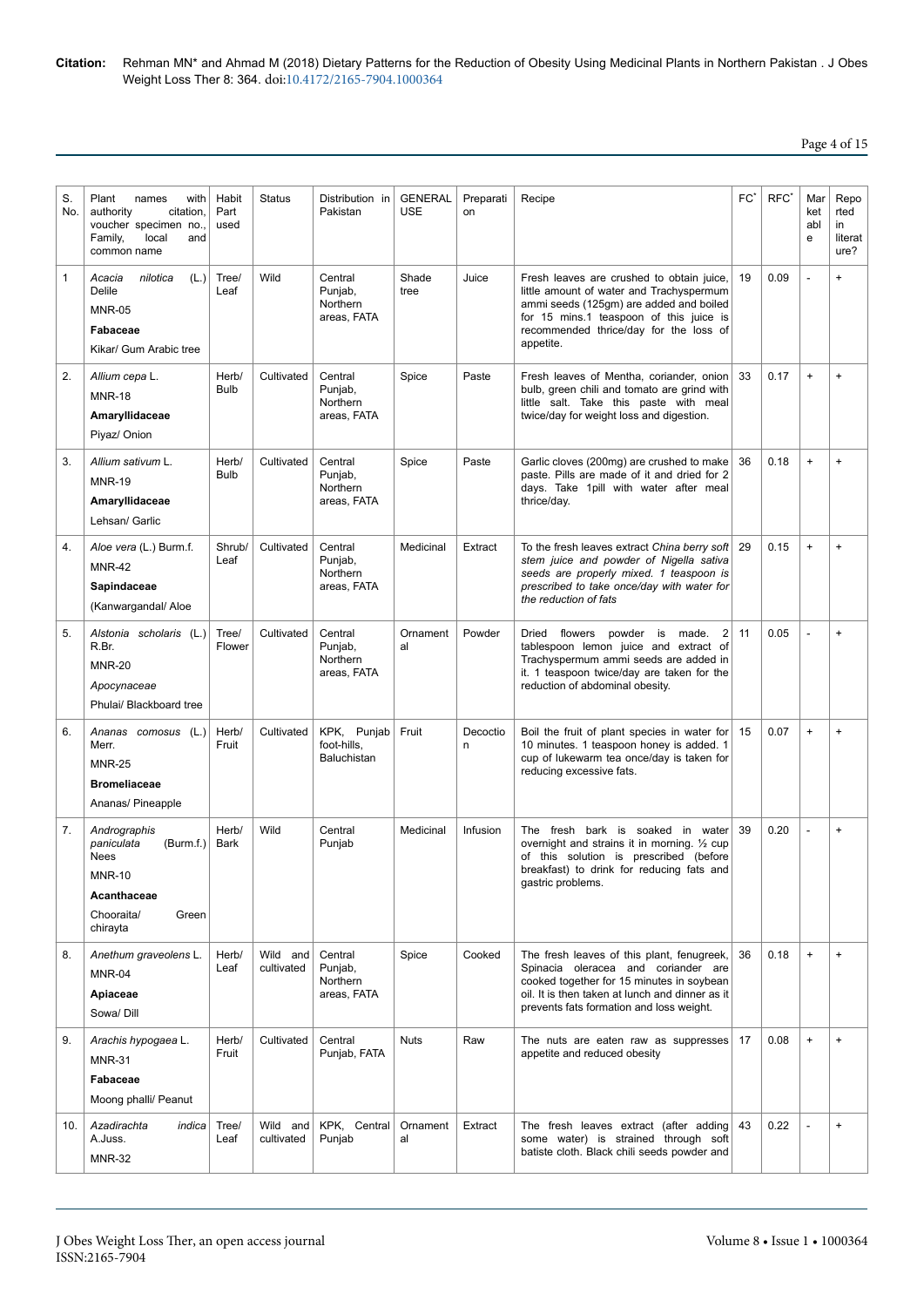## Page 5 of 15

|     | Meliaceae<br>Neem/Neem tree                                                                                                   |                               |                        |                                               |                                  |                          | half teaspoon of salt is mixed in it and 1<br>cup of this juice is taken a day for weight<br>loss.                                                                                                                                                                                                     |    |      |           |                                  |
|-----|-------------------------------------------------------------------------------------------------------------------------------|-------------------------------|------------------------|-----------------------------------------------|----------------------------------|--------------------------|--------------------------------------------------------------------------------------------------------------------------------------------------------------------------------------------------------------------------------------------------------------------------------------------------------|----|------|-----------|----------------------------------|
| 11. | Bauhinia variegata L.<br><b>MNR-02</b><br>Fabaceae<br>Kachnar/<br>Variegated<br><b>Bauhinia</b>                               | Shrub/<br>Root                | Wild and<br>cultivated | Central<br>Punjab, KPK                        | Ornament<br>al,<br>vegetable     | Decoctio<br>n            | The roots decoction (in water) is<br>prescribed to take daily for the prevention<br>of obesity.                                                                                                                                                                                                        | 13 | 0.06 | $\ddot{}$ | $\ddot{}$                        |
| 12. | (L.)<br><b>Brassica</b><br>nigra<br>K.Koch<br><b>MNR-22</b><br><b>Brassicaceae</b><br>Kali sarson/<br><b>Black</b><br>mustard | Herb/<br>Leaf                 | Cultivated             | Central<br>Punjab,<br>Northern<br>areas. FATA | Oil<br>yielding<br>plant         | Cooked                   | The fresh leaves are boiled in water and<br>crushed in pestle mortar. The extract of<br>onion, Garlic, Zingiber officinale, green<br>chili, coriander powder and salt is added<br>and cooked for 5 min. This is<br>recommended (with bread) for old age<br>people twice/day for maintaining body fats. | 20 | 0.10 |           | $\ddot{}$                        |
| 13. | L.<br>Brassica oleracea<br>var. capitata L.<br><b>MNR-36</b><br><b>Brassicaceae</b><br>Band gobhi/ Borecole                   | Herb/<br>Leaf                 | Cultivated             | Central<br>Punjab, KPK,<br>Northern<br>areas  | Vegetable                        | Raw                      | The fresh leaves are used as a salad<br>which is a good diet for obese people and<br>also helps in reducing obesity.                                                                                                                                                                                   | 27 | 0.14 | $\ddot{}$ |                                  |
| 14. | Calotropis<br>procera<br>(Aiton) Dryand.<br><b>MNR-44</b><br>Apocynaceae<br>Desi aak/ Ak                                      | Herb/<br>Root<br>bark         | Wild                   | Central<br>Punjab, KPK,<br>Northern<br>areas  | No use                           | Extract                  | The fresh root bark exudation is boiled with<br>sesame oil and 1 teaspoon honey is added<br>for sweetness. Taking 1/2 teaspoon<br>twice/day reduces abdominal viscera fats.                                                                                                                            | 26 | 0.13 |           | $\ddot{}$                        |
| 15. | Cannabis sativa L.<br><b>MNR-09</b><br>Cannabaceae<br>Bhang/ Marijuana                                                        | Herb/<br>Leaf,<br><b>Buds</b> | Wild and<br>cultivated | Central<br>Punjab, KPK                        | Drug                             | Oil                      | A single drop of essential oil obtained from<br>fresh leaves and mature buds,<br>is<br>recommended<br>once/day<br>for<br>the<br>suppression of hunger and indigestion. It<br>also decreases insulin level.                                                                                             | 18 | 0.09 |           | $\ddot{}$                        |
| 16. | Capsicum annuum L.<br><b>MNR-72</b><br>Solanaceae<br>Mirch/ Green chili                                                       | Climb<br>er/<br>Fruit         | Cultivated             | Central<br>Punjab                             | Spice                            | Juice                    | The fresh fruit is crushed in a juicer with<br>water; add powder of ajwain & some<br>sugar. 2 teaspoons of this solution<br>twice/day prevent obesity in childhood.                                                                                                                                    | 26 | 0.13 | $\ddot{}$ | $\ddot{}$                        |
| 17. | Carica papaya L.<br><b>MNR-17</b><br>Caricaceae<br>Papeeta/ Papaya                                                            | Tree/<br>Fruit                | Cultivated             | Central<br>Punjab                             | Fruit                            | Juice                    | One glass of fresh fruit juice is taken 28<br>twice/day for controlling obesity.                                                                                                                                                                                                                       |    | 0.14 | $\ddot{}$ | $\ddot{}$                        |
| 18. | Carum carvi L.<br><b>MNR-56</b><br>Apiaceae<br>Kala zeera/ Caraway                                                            | Herb/<br>Seed                 | Cultivated             | <b>KPK</b>                                    | Spice                            | Decoctio<br>n            | Cumin, coriander and fennel seeds are<br>collectively boiled in 2 cups of water, for 10<br>minutes which is then strained. 1 cup of<br>this warm tea in taken at morning.                                                                                                                              | 36 | 0.18 | $\ddot{}$ | $\begin{array}{c} + \end{array}$ |
| 19. | Cassia fistula L.<br><b>MNR-13</b><br>Fabaceae<br>Golden<br>Amultas/<br>Shower                                                | Tree/<br>Fruit                | Wild and<br>cultivated | Central<br>Punjab                             | Ornament<br>&<br>al<br>medicinal | Decoctio<br>$\mathsf{n}$ | The fruit decoction is mixed with jiggery.<br>Taking twice/day before meal are<br>recommended for hunger satisfaction.                                                                                                                                                                                 | 17 | 0.08 | $\ddot{}$ | $\ddot{}$                        |
| 20. | Catharanthus<br>roseus<br>$(L.)$ G.Don<br><b>MNR-01</b><br>Apocynaceae                                                        | Herb/<br>Flower               | Wild and<br>cultivated | Central<br>Punjab                             | Ornament<br>al                   | Raw                      | Fresh 5-7 white flowers (not pink flowers) 15<br>are recommended to take with water in<br>morning with empty stomach, for 7<br>consecutive days. It reduces abdominal<br>obesity.                                                                                                                      |    | 0.07 | ÷         | $\begin{array}{c} + \end{array}$ |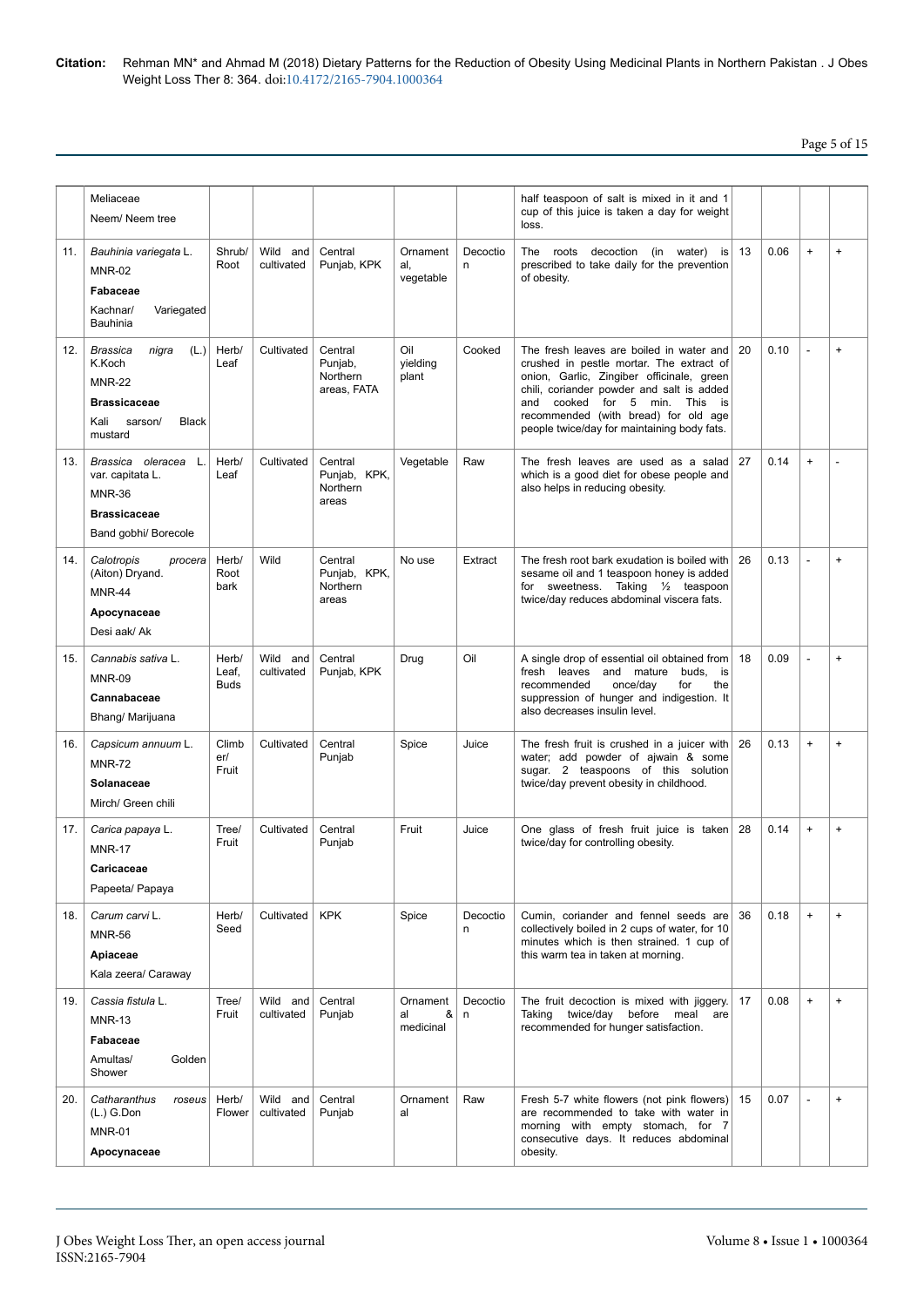## Page 6 of 15

|     | Sada bahar/ Rosy                                                                                   |                        |                        |                                               |                    |               |                                                                                                                                                                                                                                   |    |      |           |                                  |
|-----|----------------------------------------------------------------------------------------------------|------------------------|------------------------|-----------------------------------------------|--------------------|---------------|-----------------------------------------------------------------------------------------------------------------------------------------------------------------------------------------------------------------------------------|----|------|-----------|----------------------------------|
| 21. | Chamaemelum nobile<br>(L.) All.<br><b>MNR-06</b><br>Asteraceae<br>Babuna/ Chamomile                | Herb/<br>Flower        | Wild                   | <b>KPK</b>                                    | Spice              | Oil           | The massage of essential oil of this plant<br>reduced hunger and stress in teenage<br>mothers.                                                                                                                                    | 13 | 0.06 | L,        | $\begin{array}{c} + \end{array}$ |
| 22. | Cedrus deodara (Roxb.<br>ex D.Don) G.Don<br><b>MNR-03</b><br>Pinaceae<br>Deodar/Himalayan<br>cedar | Tree/<br>Stem<br>bark  | Wild                   | Central<br>Punjab, KPK                        | Timber             | Oil           | The bark oil of this species is blended with<br>liquorice oil, sesame seeds oil and castor<br>oil and warm it. Massage whole body with<br>this tepid oil helps in reducing obesity.                                               | 16 | 0.08 | Ĭ.        | $\begin{array}{c} + \end{array}$ |
| 23. | Cichorium intybus L.<br><b>MNR-64</b><br>Asteraceae<br>Kasni Blue daisy                            | Herb/<br>Leaf,<br>seed | Wild and<br>cultivated | Kashmir,<br>Central<br>Punjab, KPK            | Vegetable          | Extract       | Fresh leaves extract (200mg) and seeds<br>extract (300mg) of this plant is mixed.<br>Taking 1/2 teaspoon of this extract<br>twice /day after meal is recommended for<br>the digestion of food and prevents the fats<br>formation. | 28 | 0.14 | $\ddot{}$ | $\ddot{}$                        |
| 24. | Cinnamomum verum J.<br>Presl<br><b>MNR-76</b><br>Lauraceae<br>Darchini/ Cinnamon                   | Tree/<br><b>Bark</b>   | Cultivated             | Sindh                                         | Spice              | Decoctio<br>n | A mix decoction is made from the small<br>bark part of this species with cardamom.<br>sugar and green tea, by boiling in 2 cups<br>of water for 5-7 minutes. 1 cup of this tea<br>is taken once/day for reduction of fats.        | 45 | 0.23 | $\ddot{}$ | $\begin{array}{c} + \end{array}$ |
| 25. | Citrus aurantium L.<br><b>MNR-46</b><br><b>Rutaceae</b><br>Malta/ Citrus                           | Tree/<br>Fruit         | Cultivated             | Central<br>Punjab                             | No use             | Juice,<br>Raw | Taking 2-3 fruits orally with water or 1 glass<br>fruit juice is to take daily for the<br>suppression of appetite.                                                                                                                | 37 | 0.19 | L,        | $\begin{array}{c} + \end{array}$ |
| 26. | Citrus<br>limon<br>(L.)<br>Osbeck<br><b>MNR-08</b><br>Rutaceae<br>Lemo/ Lemon                      | Tree/<br>Fruit         | Cultivated             | Central<br>Punjab, KPK                        | Flavoring<br>agent | Juice         | Two teaspoons of lemon juice is properly<br>mixed with a glass of water and 1<br>teaspoon of honey. Take it empty stomach<br>once/day in morning.                                                                                 | 47 | 0.24 | $\ddot{}$ | $\ddot{}$                        |
| 27. | Citrullus colocynthis (L.)<br>Schrad.<br><b>MNR-49</b><br>Cucurbitaceae<br>Tumba/ Bitter apple     | Climb<br>er/<br>Seed   | Cultivated             | <b>KPK</b>                                    | Fruit              | Powder        | To the seed powder of this plant are added<br>to ajwain seeds powder, black chili powder<br>and neem tree leaves powder (with some<br>salt) & properly mixed it. Taking 1<br>teaspoon with water is prescribed twice/<br>day.     | 24 | 0.12 | $\ddot{}$ |                                  |
| 28. | Cocos nucifera L.<br><b>MNR-07</b><br>Arecaceae<br>Narial/                                         | Tree/<br>Fruit         | Cultivated             | Central<br>Punjab                             | Fruit              | Oil           | Take 2-3 teaspoon of coconut oil daily or<br>cooked cereals in it. The diet rich with this<br>oil can control hunger.                                                                                                             | 35 | 0.18 | $\ddot{}$ | $\ddot{}$                        |
| 29. | Coriandrum sativum L.<br><b>MNR-12</b><br>Apiaceae<br>Dhania/ Coriander                            | Herb/<br>Leaf          | Cultivated             | Central<br>Punjab, KPK,<br><b>Baluchistan</b> | Spice              | Paste         | Grind fresh leaves of coriander, Mentha,<br>bulb of onion, green chili & fruit of tomato<br>with little salt. Take this paste with meal<br>twice/day for weight loss & digestion.                                                 | 51 | 0.26 | $\ddot{}$ | $\begin{array}{c} + \end{array}$ |
| 30. | Cucumis sativus L.<br><b>MNR-15</b><br>Cucurbitaceae<br>Kheera/ Cucumber                           | Climb<br>er/<br>Fruit  | Cultivated             | Central<br>Punjab, KPK                        | Vegetable          | Raw           | The fruit of this plant is used as a salad<br>which is a best vegetable for the<br>maintenance of diet.                                                                                                                           | 32 | 0.16 | $\ddot{}$ |                                  |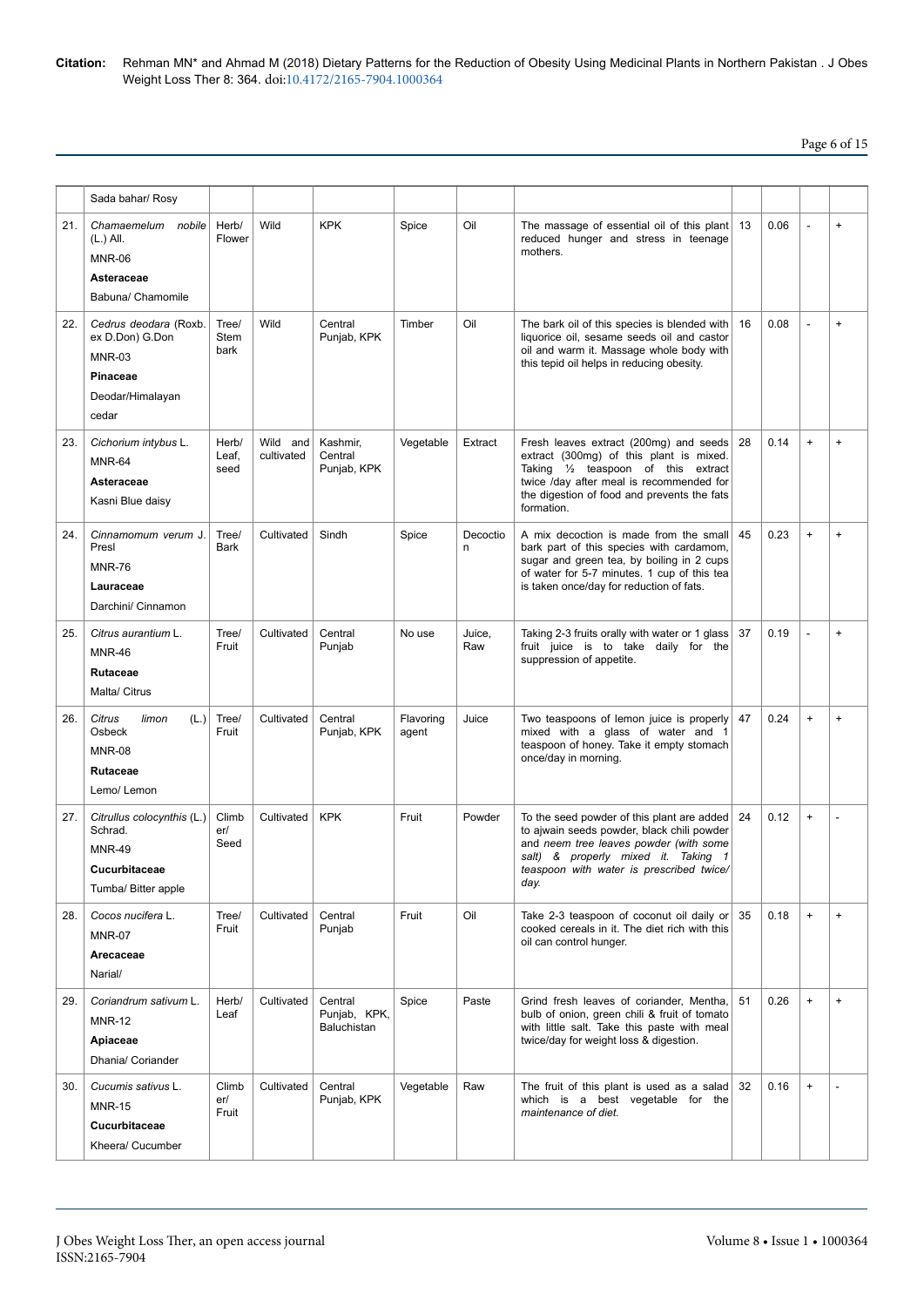| 31. | Cucurbita<br>moschata<br>Duchesne<br>Cucurbitaceae<br><b>MNR-61</b><br>Ghia kaddu/<br>Winter<br>Squash | Herb/<br>Fruit                 | Cultivated             | Central<br>Punjab                      | Vegetable             | Cooked        | The fruit is cooked & prescribed to eat<br>twice/day with bread. It does not allow<br>body fats to increase and maintain diet.                                                                                                       | 23 | 0.11 | $\ddot{}$                        | $\ddot{}$ |
|-----|--------------------------------------------------------------------------------------------------------|--------------------------------|------------------------|----------------------------------------|-----------------------|---------------|--------------------------------------------------------------------------------------------------------------------------------------------------------------------------------------------------------------------------------------|----|------|----------------------------------|-----------|
| 32. | Cuminum cyminum L.<br><b>MNR-33</b><br>Apiaceae<br>Zeera/ Cumin                                        | Herb/<br>Seed                  | Cultivated             | KPK, Central<br>Punjab,<br>Baluchistan | Spice                 | Powder        | To the seeds powder of this plant are<br>added cardamom powder, Piper longum,<br>cinnamon bark and black chili. It is used in<br>different dishes to reduce their effect to<br>cause obesity.                                        | 29 | 0.15 | $\ddot{}$                        | $\ddot{}$ |
| 33. | Curcuma longa L.<br><b>MNR-54</b><br>Zingiberaceae<br>Haldi/Tumeric                                    | Herb/<br>Rhizo<br>me, Ro<br>ot | Cultivated             | Gilgit,<br>Baltistan                   | Spice                 | Extract       | The roots (208mg) are crushed within little<br>amount of water and make small pills of it.<br>1 pill is recommended to take with water<br>twice/day after meal.                                                                      | 19 | 0.09 | $\ddot{}$                        | $\ddot{}$ |
| 34. | Cyamopsis<br>tetragonoloba (L.) Taub.<br><b>MNR-77</b><br>Fabaceae<br>Guar/ Guar                       | Herb/<br>Beans<br>, Gum        | Cultivated             | Central<br>Punjab                      | Fodder &<br>cash crop | Cooked        | Add little amount of water in the quar gum<br>obtained from the beans of this plant. Add<br>glucomannan in it and cook for 5 minutes.1<br>teaspoon of it is recommended to take<br>twice/day<br>before meal to suppress<br>appetite. | 16 | 0.08 | $\ddot{}$                        | $\ddot{}$ |
| 35. | Elettaria cardamomum<br>(L.) Maton<br><b>MNR-67</b><br>Zingiberaceae<br>Ilaichi/Cardamom               | Herb/<br>Leaf                  | Cultivated             | <b>KPK</b>                             | Spice                 | Decoctio<br>n | Put dried leaves of green tea, fennel seeds<br>powder, cardamom fruit in 2 cups of warm<br>water and boil for 5 minutes. Take 1 cup of<br>this tea in a day for reducing extra fats.                                                 | 49 | 0.25 | $\ddot{}$                        |           |
| 36. | Phyllanthus emblica L.<br><b>MNR-51</b><br>Phyllanthaceae<br>Amla/ Emblic                              | Herb/<br>Fruit,<br>Seed        | Cultivated             | Central<br>Punjab                      | &<br>Pickles<br>jam   | Extract       | The fruit (250gm) extract is left open to get<br>dry for a day. 1 teaspoon of this dried<br>extract is prescribed to take with water<br>after meal twice/day to reduce obesity.                                                      | 29 | 0.15 | $\ddot{}$                        |           |
| 37. | Eriobotrya<br>japonica<br>(Thunb.) Lindl.<br><b>MNR-11</b><br>Rosaceae<br>Loquat/ Japanese plum        | Tree/<br>Fruit                 | Cultivated             | Central<br>Punjab                      | Fruit                 | Raw           | The fresh fruit is eaten in raw form which<br>has fibers like pectin which reduce<br>appetite.                                                                                                                                       | 22 | 0.11 | $\ddot{}$                        | $+$       |
| 38. | vesicaria (L.)<br>Eruca<br>Cav.<br><b>MNR-29</b><br><b>Brassicaceae</b><br>Tara meera/ Arugula         | Herb/<br>Leaf                  | Cultivated             | Central<br>Punjab, KPK                 | Salad                 | Raw, Oil      | The fresh leaves of this plant are used as<br>salad which reduces excessive body fats.                                                                                                                                               | 41 | 0.21 | $\begin{array}{c} + \end{array}$ |           |
| 39. | Euphorbia neriifolia L.<br><b>MNR-60</b><br>Euphorbiaceae<br>Thohr/ Milk Hedge                         | Shrub/<br>Leaf                 | Wild                   | Central<br>Punjab                      | No use                | Extract       | To the leaves extract of this plant add<br>some water and strain it. $\frac{1}{2}$ teaspoon is<br>recommended to take with empty stomach<br>in morning. It prevents the accumulation of<br>excessive fats.                           | 07 | 0.03 | L,                               | $\ddot{}$ |
| 40. | Ficus religiosa L.<br><b>MNR-41</b><br>Moraceae<br>Peepal/ Sacred fig                                  | Tree/<br>Leaf                  | Wild and<br>cultivated | Central<br>Punjab                      | Shade<br>tree         | Powder        | To the dried leaves powder of this plant,<br>add equal amount of Fennel seed powder<br>and some cardamom powder and mix it. 1<br>teaspoon of this is prescribed to take<br>twice/day for obesity reduction.                          | 26 | 0.13 | ÷,                               | $\ddot{}$ |
| 41. | Foeniculum<br>vulgare<br>Mill.<br><b>MNR-73</b>                                                        | Herb/<br>Seed                  | Cultivated             | Plains                                 | Spice                 | Powder        | To the dried seeds powder (250gm) of this<br>plant, add 3-4 fruit powder of cardamom,<br>sugar candy (350gm) and seed powder of                                                                                                      | 46 | 0.23 | $\ddot{}$                        | $\ddot{}$ |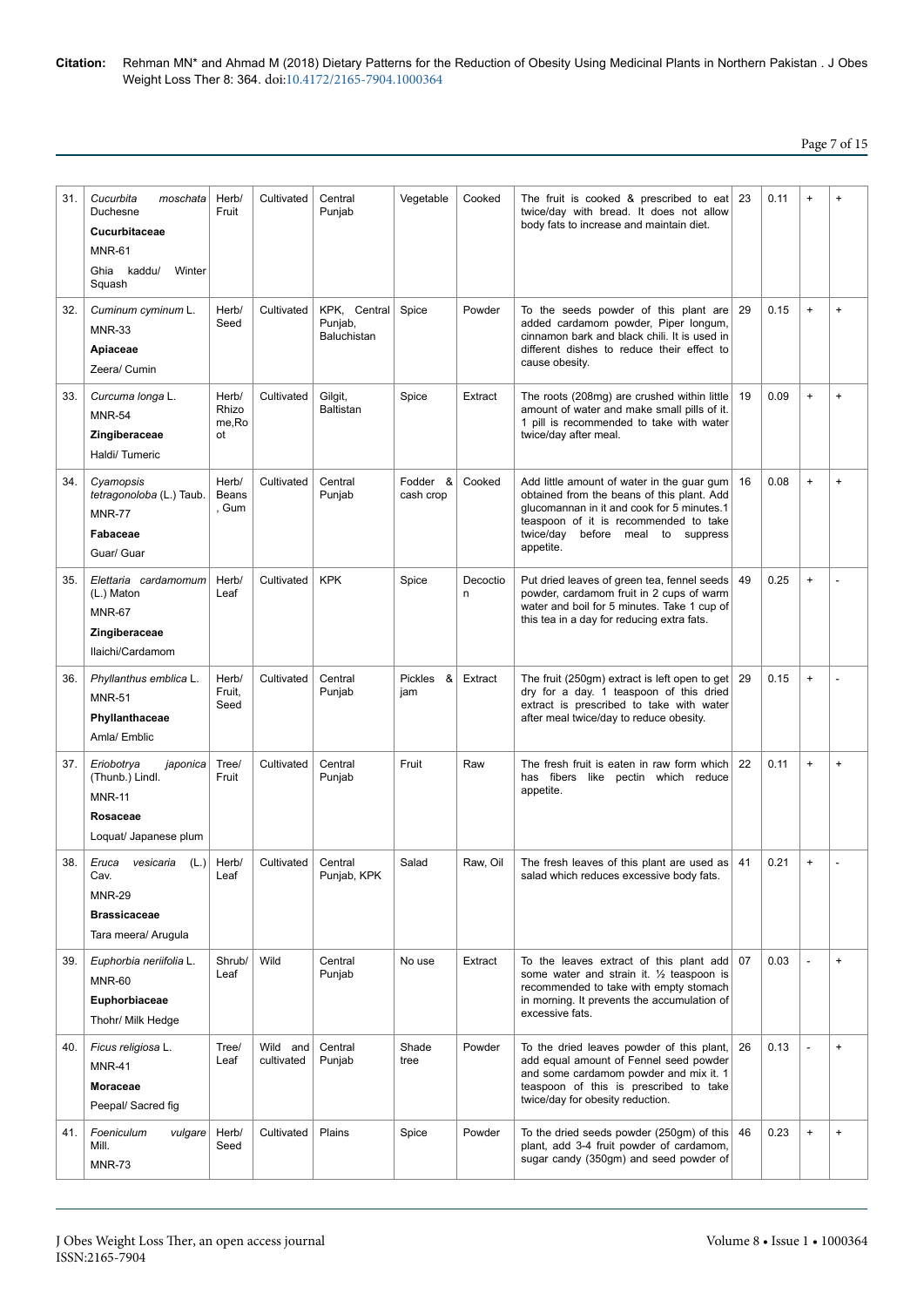## Page 8 of 15

|     | Apiaceae<br>Sonf/Fennel                                                                        |                         |                           |                                               |                         |                    | Pomegranate (250gm). This powder can<br>be used thrice/day, for loss of appetite.                                                                                                                              |    |      |                                  |           |
|-----|------------------------------------------------------------------------------------------------|-------------------------|---------------------------|-----------------------------------------------|-------------------------|--------------------|----------------------------------------------------------------------------------------------------------------------------------------------------------------------------------------------------------------|----|------|----------------------------------|-----------|
| 42. | Gardenia<br>jasminoides<br>J.Ellis<br><b>MNR-21</b><br><b>Rubiaceae</b><br>Chambaeli/ Gardenia | Shrub/<br>Flower        | Cultivated                | Central<br>Punjab                             | Ornament<br>al          | Juice              | The flower petals juice (in water) of this<br>plant is added Aloe and ajwain seeds and<br>boil it for 5-7 minutes. Take 1 teaspoon<br>after meal thrice/day for the reduction of<br>abdominal obesity.         | 26 | 0.13 | $\ddot{}$                        | $\ddot{}$ |
| 43. | Glycyrrhiza glabra L.<br><b>MNR-66</b><br>Fabaceae<br>Mulethi/ Liquorice                       | Shrub/<br>Root          | Cultivated                | KPK. Kashmir.<br>Baluchistan                  | Medicinal               | Decoctio<br>n      | Take 1 teaspoon liquorice, 1 $\frac{1}{2}$ cups of<br>boiling water                                                                                                                                            | 43 | 0.22 | $\begin{array}{c} + \end{array}$ | $\ddot{}$ |
| 44. | Glycine max (L.) Merr.<br><b>MNR-65</b><br>Fabaceae<br>Soya bean/ Soya bean                    | Herb/<br>Beans          | Cultivated                | Central<br>Punjab                             | Oil<br>yielding         | Oil                | Soybean oil is considered to have no<br>cholesterol so it is recommended to use for<br>cooking different dishes to control obesity.                                                                            | 18 | 0.09 | $\ddot{}$                        | $\ddot{}$ |
| 45. | Juglans regia L.<br><b>MNR-52</b><br>Juglandaceae<br>Akhrot/ Walnut                            | Tree/<br>Fruit          | Wild<br>and<br>cultivated | KPK,<br><b>Baluchistan</b>                    | <b>Nut</b>              | Raw                | The nuts endocarp is to be eaten to satisfy<br>hunger and it helps in weight loss.                                                                                                                             | 20 | 0.10 | $\ddot{}$                        | $\ddot{}$ |
| 46. | Lepidium sativum L.<br><b>MNR-34</b><br><b>Brassicaceae</b><br>Hailon/ Garden cress            | Herb/<br>Seed           | Wild                      | KPK, Central<br>Punjab,<br><b>Baluchistan</b> | No use                  | Extract            | Mixed $\frac{1}{2}$ teaspoon of honey, $\frac{1}{2}$ teaspoon<br>powder of b in aqueous seed extract of this<br>plant. Take one spoon of this extract in a<br>day before meal.                                 | 23 | 0.11 |                                  | $\ddot{}$ |
| 47. | Linum usitatissimum L.<br><b>MNR-14</b><br>Linaceae<br>Alsi/ Linseed                           | Tree/<br>Seed           | Cultivated                | <b>KPK</b>                                    | Fibers<br>for<br>cloths | Oil                | The seed oil of this plant is recommended<br>to take half an hour before meal, as it<br>reduces hunger.                                                                                                        | 16 | 0.08 | $+$                              | $\ddot{}$ |
| 48. | Malus sylvestris<br>(L.)<br>Mill.<br><b>MNR-50</b><br>Rosaceae<br>Saib/ Apple                  | Tree/<br>Fruit          | Cultivated                | Kashmir,<br>Central<br>Punjab                 | Fruit                   | Raw                | Taking one fruit of this plant at dinner<br>suppresses appetite and reduces obesity.                                                                                                                           | 34 | 0.17 | $\ddot{}$                        | $\ddot{}$ |
| 49. | Mangifera indica L.<br><b>MNR-30</b><br>Anacardiaceae<br>Aam/ Mango                            | Tree/<br>Seed           | Cultivated                | Central<br>Punjab                             | Fruit                   | Extract            | Take 100gm of mango seeds extract, 30<br>minutes before lunch and dinner. It<br>reduced hunger.                                                                                                                | 31 | 0.16 | $\begin{array}{c} + \end{array}$ | $\ddot{}$ |
| 50. | Melia azedarach L.<br><b>MNR-43</b><br><b>Meliaceae</b><br>Dharek/ China berry                 | Tree/<br>Leaf,<br>Stem  | Wild and<br>cultivated    | Kashmir,<br>Central<br>Punjab,<br>Baluchistan | Ornament<br>al          | Juice              | To the soft stem and leaves juice (in water) $ 47$<br>of this plant, add e                                                                                                                                     |    | 0.24 |                                  | $\ddot{}$ |
| 51. | Mentha arvensis L.<br><b>MNR-68</b><br>Lamiaceae<br>Pudina/ Mentha                             | Herb/<br>Leaf           | Wild and<br>cultivated    | Central<br>Punjab, KPK                        | Spice                   | Paste              | Take fresh leaves of this plant add small 51<br>pieces of peel tomato and pieces of green<br>chili with 1/2 teaspoon of salt. Grind all<br>these together and take this paste with<br>meal for fats reduction. |    | 0.26 | $\ddot{}$                        |           |
| 52. | Momordica charantia L.<br><b>MNR-75</b>                                                        | Herb/<br>Fruit,<br>Leaf | Cultivated                | Central<br>Punjab                             | Vegetable               | Powder,<br>Extract | To the dried leaves powder and fruit 23<br>extract of this plant are added ajwain<br>seeds, black pepper and cardamom. Take                                                                                    |    | 0.11 | $\begin{array}{c} + \end{array}$ | $\ddot{}$ |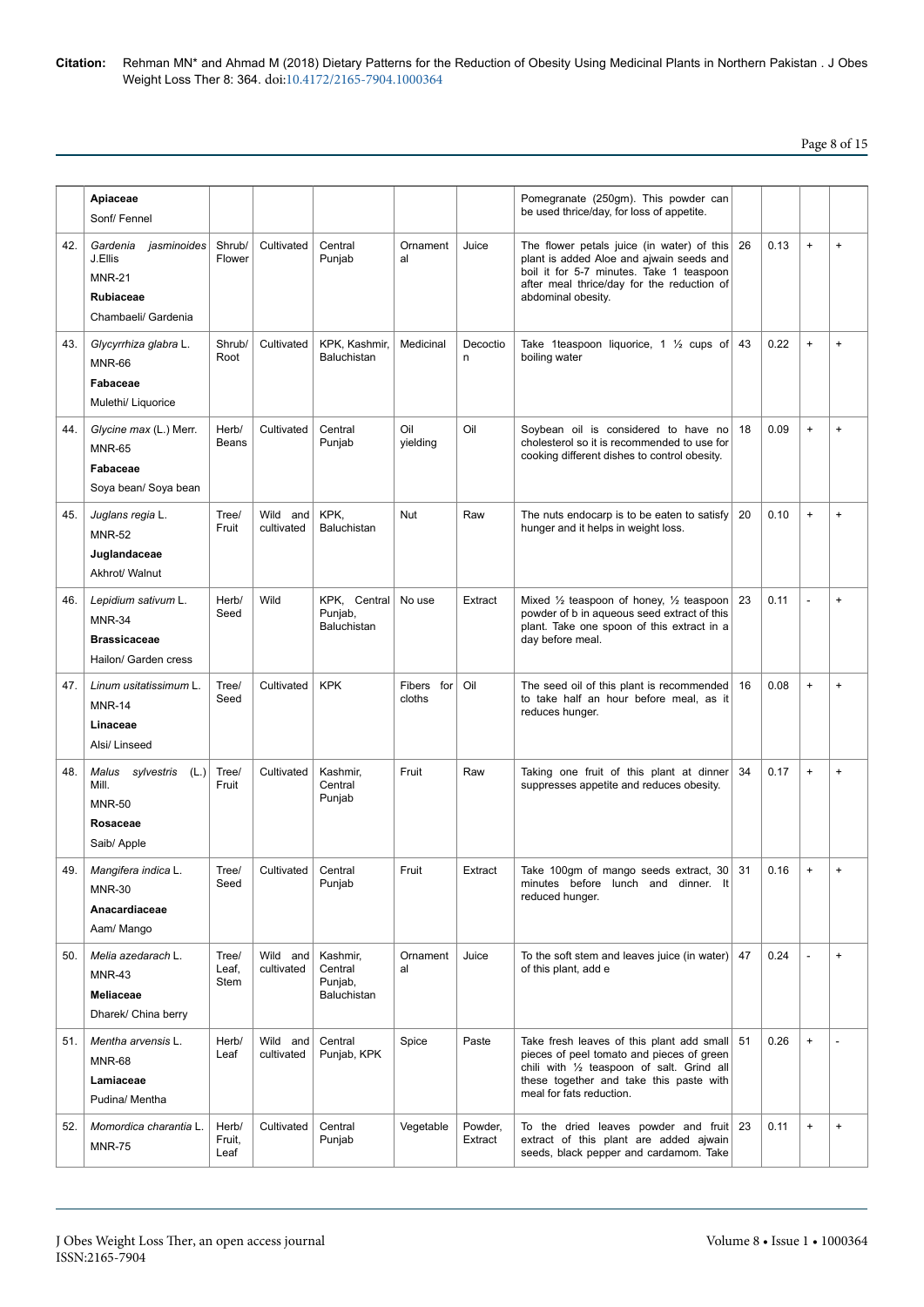Page 9 of 15

|       | Cucurbitaceae                                                                                  |                |                            |                              |                |               |                                                                                                                                                                                                                                                                             |     |      |           |                                  |
|-------|------------------------------------------------------------------------------------------------|----------------|----------------------------|------------------------------|----------------|---------------|-----------------------------------------------------------------------------------------------------------------------------------------------------------------------------------------------------------------------------------------------------------------------------|-----|------|-----------|----------------------------------|
|       | Karela/ Bitter gourd                                                                           |                |                            |                              |                |               | 1 teaspoon of this extract thrice/day for<br>reducing fats.                                                                                                                                                                                                                 |     |      |           |                                  |
| 53.   | Morus alba L.<br><b>MNR-23</b><br><b>Moraceae</b><br>Toot/ White mulberry                      | Tree/<br>Leaf  | Wild and<br>cultivated     | Central<br>Punjab            | Fruit          | Decoctio<br>n | The dried leaves of this plant are slightly<br>crushed. To this 11/2 cup of boiled water,<br>green cardamom and fennel seeds are<br>added and boiled for 10 minutes. Take 1<br>cup of this tea a day, for losing weight.                                                    | 31  | 0.16 | $\ddot{}$ | $\ddot{}$                        |
| 54.   | Nigella sativa L.<br><b>MNR-53</b><br>Ranunculaceae<br>Kalonjī/ Fennel flower                  | Herb/<br>Seed  | Cultivated                 | Central<br>Punjab            | Medicinal      | Oil           | To the $\frac{1}{2}$ teaspoon of this plant seed oil are<br>added 1 teaspoon honey and a glass of<br>warm milk. Taking this twice/day cause<br>lack of appetite.                                                                                                            | 36  | 0.18 | $\ddot{}$ | $\ddot{}$                        |
| 55.   | Ocimum tenuiflorum L.<br><b>MNR-40</b><br>Lamiaceae<br>Tulsi/ Common basil                     | Tree/<br>Leaf  | Cultivated                 | <b>KPK</b>                   | Ornament<br>al | Decoctio<br>n | The leaves decoction of this plant and is<br>strained and cumin, black chili, salt and<br>ajwain seeds powder are added in it and<br>properly<br>mixed.<br>$\frac{1}{2}$ teaspoon<br>is<br>recommended before meal. It prevents the<br>accumulation of excessive body fats. | 25  | 0.13 | $\ddot{}$ | $\ddot{}$                        |
| 56.   | Olea ferruginea Wall.<br>ex Aitch.<br><b>MNR-45</b><br>Oleaceae<br>Zaetoon/ Wild olive         | Tree/<br>Fruit | Wild and<br>cultivated     | KPK,<br>FATA,<br>Baluchistan | Fruit          | Oil           | Scallions, tomatoes and green chilies are<br>fried in olive oil. Add salt and lemon juice<br>in it. Eat it with bread twice/day is<br>recommended for weight loss in obese<br>people.                                                                                       | 27  | 0.14 |           |                                  |
| 57.   | Origanum vulgare L.<br><b>MNR-58</b><br>Lamiaceae<br>Sathar/ Oregano                           | Herb/<br>Leaf  | Wild and<br>cultivated     | Kashmir,<br>Sindh            | Spice          | Powder        | To the powder of dried leaves (15gm) of<br>this plant and seeds (10gm) of ajwain, rose<br>petals (20gm) decoction is mixed. Taking 1<br>teaspoon after meal, twice/day prevents<br>excessive body fat formulation.                                                          | 22  | 0.11 | $\ddot{}$ | $\begin{array}{c} + \end{array}$ |
| 58.   | Papaver somniferum L.<br><b>MNR-35</b><br>Papaveraceae<br>Khaskhas/<br>Opium<br>poppy          | Herb/<br>Seed  | Cultivated                 | <b>KPK</b>                   | Medicinal      | Infusion      | The seeds of this plant are soaked in water<br>overnight and then grind them with equal<br>amount of Citrullus lanatus seeds. 1<br>teaspoon of this mixture is to be taken in<br>morning with empty stomach for fats<br>reduction.                                          | 32  | 0.16 | $\ddot{}$ |                                  |
| 59.   | Piper nigrum L.<br><b>MNR-28</b><br>Piperacea<br>Kali mirch/ Black chili                       | Shrub/<br>Seed | Cultivated                 | Central<br>Punjab            | Spice          | Decoctio<br>n | Take the powder of; seed $(4gm)$ of this<br>plant, curcuma root (1.5gm), pods of<br>Moringa oleifera (10gm) and seed (6gm) of<br>coriander and boil in water (130ml). Take<br>$\frac{1}{2}$ cup of this tea once/day for weight loss.                                       | 41  | 0.21 | $\ddot{}$ | $\ddot{}$                        |
| 60.   | Pistacia vera L.<br><b>MNR-57</b><br>Anacardiaceae<br>Pista/ Pistachio                         | Tree/<br>Fruit | Wild and KPK<br>cultivated |                              | Fruit/nut      | Raw           | The regularly intake of 3-4 fruits (breaking $ 24$<br>fruits) of this plant are eaten raw. It<br>improves satiety AND gives energy.                                                                                                                                         |     | 0.12 | $\ddot{}$ | $\ddot{}$                        |
| 61. l | Plantago ovata Forssk.<br><b>MNR-70</b><br>Plantaginaceae<br>(Ispaghol)                        | Herb/<br>Seed  | Wild                       | Central<br>Punjab            | Medicinal      | Raw           | Take 1 teaspoon of seed husk of this plant<br>with water half an hour before meal. It<br>fulfills the feeling of hunger.                                                                                                                                                    | -31 | 0.16 | $\ddot{}$ | $\ddot{}$                        |
| 62.   | Pongamia pinnata (L.)<br>Pierre<br><b>MNR-69</b><br>Fabaceae<br>Sukh chain/ Pongam oil<br>tree | Tree/<br>Leaf  | Cultivated                 | Central<br>Punjab            | Shade<br>tree  | Extract       | The fresh leaves extract is strained<br>through batiste cloth to obtain juice. Add 2<br>teaspoon lemon juice, 1/2 teaspoon of salt<br>and 1 teaspoon of seed powder of Emblic<br>and mixed them well. Take 1 teaspoon with<br>water before meal.                            | 23  | 0.11 | ÷,        | $\ddot{}$                        |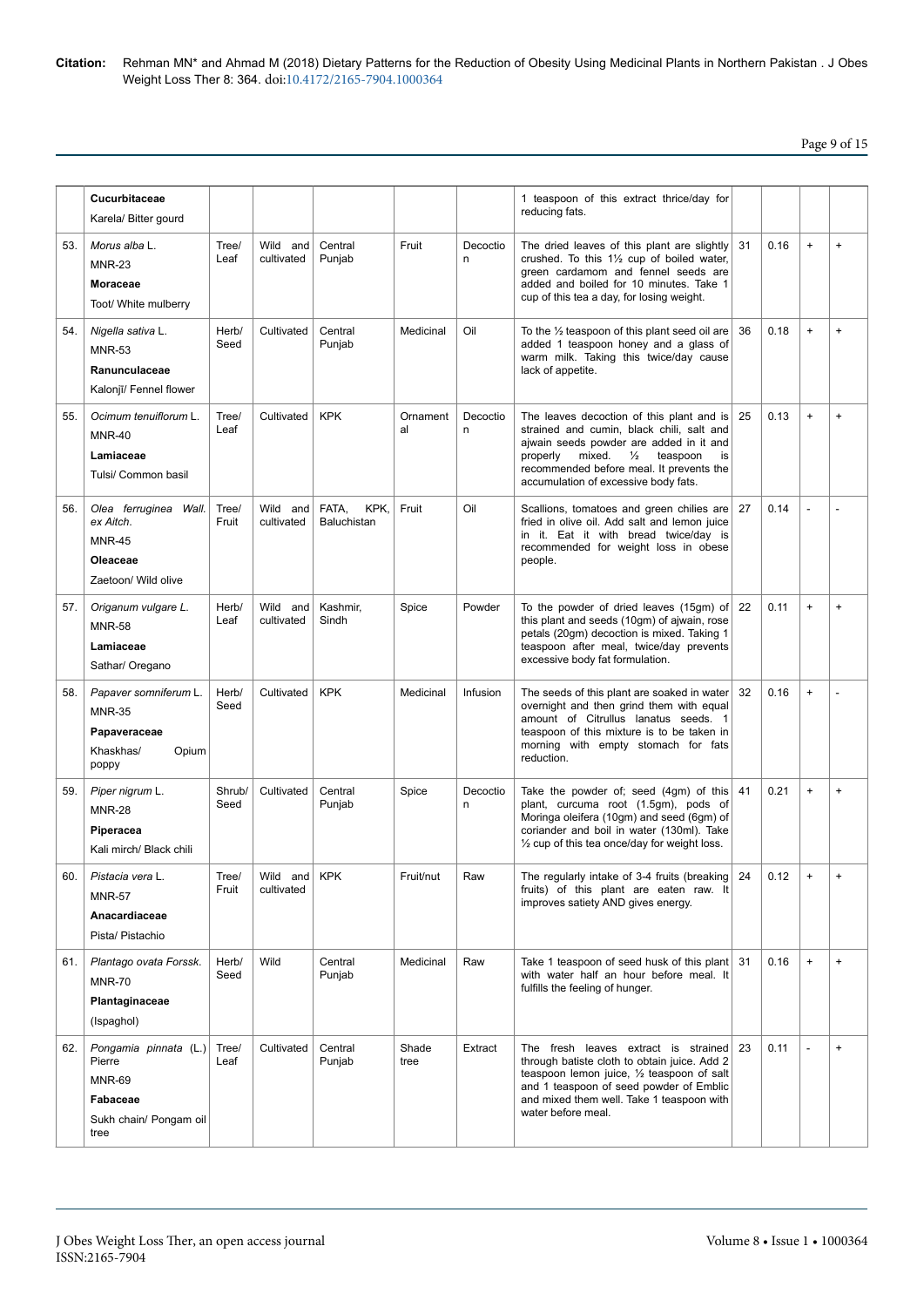| 63. | Prunus dulcis<br>(Mill.)<br>D.A.Webb<br>MNR-5<br>Rosaceae<br>Badam/ Almond                                        | Tree/<br>Fruit | Cultivated              | <b>KPK</b>                         | Fruit/nut      | Juice    | Soaked Chrysopogon zizanioides seeds in<br>water overnight. In morning grind them<br>with almond fruit. Drink 1 cup of this juice<br>for loss of appetite.                                                                                                                                                                                                       | 37 | 0.19 | $\ddot{}$                        |                                  |
|-----|-------------------------------------------------------------------------------------------------------------------|----------------|-------------------------|------------------------------------|----------------|----------|------------------------------------------------------------------------------------------------------------------------------------------------------------------------------------------------------------------------------------------------------------------------------------------------------------------------------------------------------------------|----|------|----------------------------------|----------------------------------|
| 64. | Psidium guajava L.<br><b>MNR-63</b><br><b>Myrtaceae</b><br>Amrood/ Guava                                          | Tree/<br>Fruit | Cultivated              | Central<br>Punjab, KPK             | Fruit          | Paste    | Green fruits of this plant are crushed and<br>fennel seeds powder, cardamom and black<br>chili seeds powder are mixed with it. Eat it<br>twice/day for lack of appetite.                                                                                                                                                                                         | 35 | 0.18 | $\begin{array}{c} + \end{array}$ | $\ddot{}$                        |
| 65. | Punica granatum L.<br><b>MNR-37</b><br>Lythraceae<br>Anar/ Pomegranate                                            | Tree/<br>Fruit | Wild and<br>cultivated  | KPK, Central<br>Punjab             | Fruit          | Juice    | One cup each of pomegranate fruit juice,<br>Fragaria ananassa, lemon, olive oil and 1<br>teaspoon of Garlic juice are mixed. I cup of<br>this juice is taken at morning for weight<br>loss.                                                                                                                                                                      | 21 | 0.10 | $\begin{array}{c} + \end{array}$ | $\ddot{}$                        |
| 66. | Raphanus<br>raphanistrum<br>subsp.<br>sativus (L.) Domin<br><b>MNR-24</b><br><b>Brassicaceae</b><br>Mooli/ Radish | Herb/<br>Root  | Cultivated              | KPK, Central<br>Punjab             | Vegetable      | Raw      | The underground part of this plant is used<br>as a salad which satisfies hunger and<br>reduces obesity.                                                                                                                                                                                                                                                          | 37 | 0.19 | $\begin{array}{c} + \end{array}$ | $\ddot{}$                        |
| 67. | Solanum americanum<br>Mill.<br><b>MNR-74</b><br>Solanaceae<br>Mako/ Black nightshade                              | Herb/<br>Fruit | Wild                    | Central<br>Punjab                  | No use         | Paste    | To the crushed fruit of this plant, black chili<br>seeds powder and some salt are added.<br>Eat this at lunch and dinner prevents<br>excessive body fats formation.                                                                                                                                                                                              | 18 | 0.09 | $\begin{array}{c} + \end{array}$ | $\ddot{}$                        |
| 68. | Solanum melongena L.<br><b>MNR-71</b><br>Solanaceae<br>Baingan/ Eggplant                                          | Herb/<br>Fruit | Cultivated              | Central<br>Punjab                  | Vegetable      | Cooked   | 1 teaspoon of cumin seeds and chili<br>powder each, 2 teaspoon powder of<br>coriander leaves and dried mango each<br>and 5 teaspoon gram flour paste is made,<br>which is applied on slit eggplant (4 pieces)<br>and cooked for 10 minutes in pressure<br>cooker. Also, warm them in non-stick pan<br>for 5 mints. The cholesterols in eggplant<br>get finished. | 24 | 0.12 | $\begin{array}{c} + \end{array}$ | $\ddot{}$                        |
| 69. | Syzygium cumini (L.)<br><b>Skeels</b><br>MNR-4<br><b>Myrtaceae</b><br>Jaman/ Black plum tree                      | Herb/<br>Fruit | &<br>Wild<br>cultivated | Plains,<br>Central<br>Punjab       | Ornament<br>al | Juice    | To the fruit vinegar of this plant are added<br>1 teaspoon honey and lemon juice, each.<br>Take 1 teaspoon thrice/day (after meal)<br>helps in weight loss.                                                                                                                                                                                                      | 29 | 0.15 | $\begin{array}{c} + \end{array}$ | $\ddot{}$                        |
| 70. | Tamarindus indica L.<br><b>MNR-59</b><br>Fabaceae<br>Imli/ Tamarind                                               | Tree/<br>Seed  | Cultivated              | Central<br>Punjab                  | Spice          | Infusion | Soaked 2 teaspoon tamarind overnight in 2<br>cups of water and strained it at morning. 1<br>teaspoon honey and lemon juice each, are<br>added. Take half cup of this (with empty<br>stomach) in morning for weight loss.                                                                                                                                         | 31 | 0.16 | $\ddot{}$                        | $\begin{array}{c} + \end{array}$ |
| 71. | Terminalia<br>chebula<br>Retz.<br><b>MNR-39</b><br>Combretaceae<br>Hareer/ Myrobalan                              | Tree/<br>Seed  | &<br>Wild<br>cultivated | Sindh                              | Medicinal      | Cooked   | Onions are fried in oil and Terminalia<br>chebula seeds and Emblic fruits are put in<br>it. The Fennel seeds, Black chili seeds,<br>Coriander dry leaves and Pomegranate<br>dried seeds are grinded together are also<br>added (with some salt and chilies) and<br>fried for 10-15 minutes. Take this twice/day<br>for weight loss.                              | 20 | 0.10 | $\ddot{}$                        | $\ddot{}$                        |
| 72. | Trachyspermum ammi<br>(L.) Sprague<br><b>MNR-38</b><br>Apiaceae                                                   | Herb/<br>Seed  | Cultivated              | KPK, Central<br>Punjab,<br>Kashmir | Medicinal      | Powder   | To the seed powder (12mg) of this plant,<br>fruit powder of fennel, emblic, seeds<br>powder of Black chili (10 gm) & black salt                                                                                                                                                                                                                                  | 56 | 0.29 | $\ddot{}$                        | $\ddot{}$                        |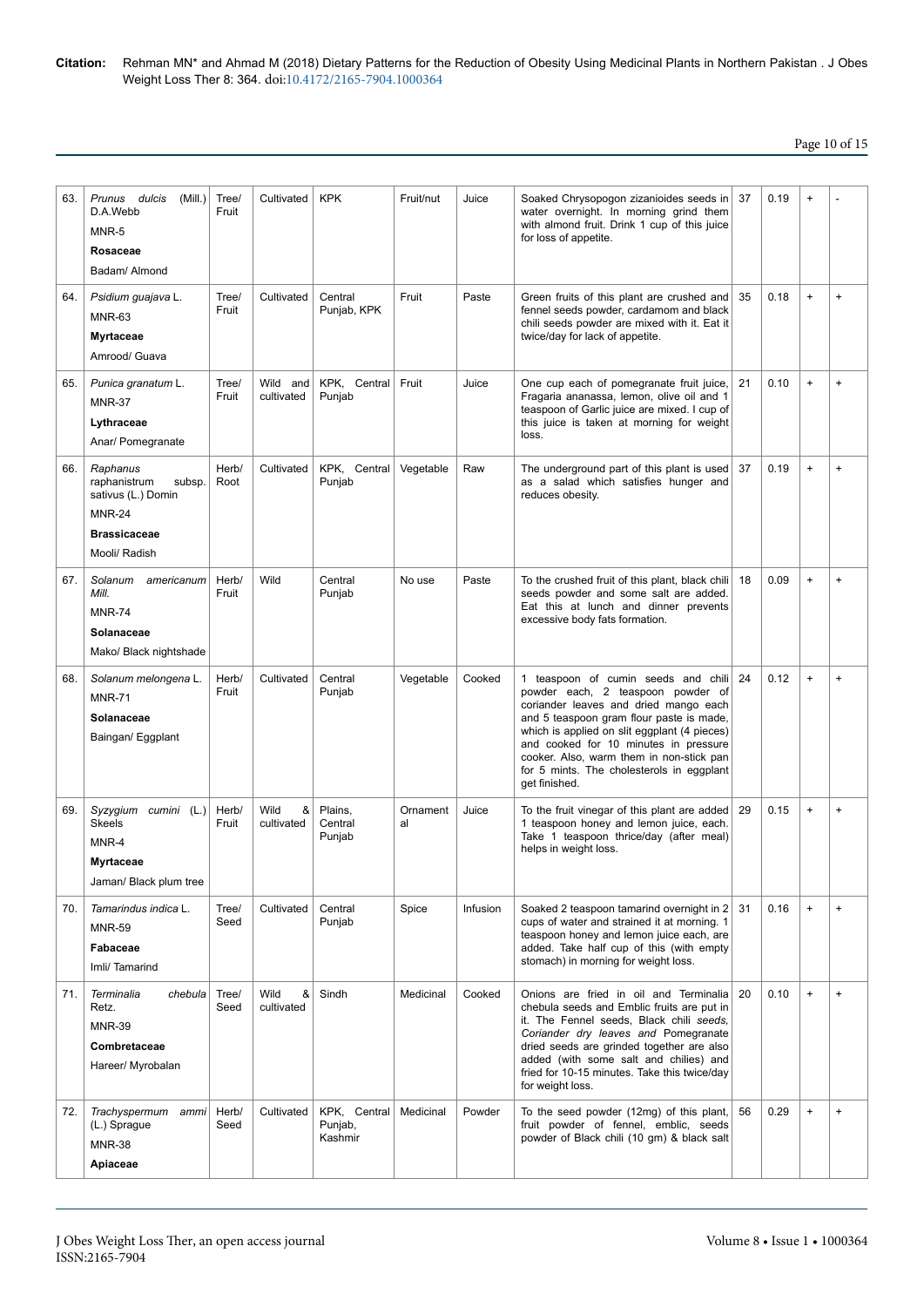## Page 11 of 15

|     | Ajwain/ Ajwain                                                                           |                        |            |                                   |        |                    | (10qm) are added. 1 teaspoon of this<br>powder is taken thrice/day before meal.                                                                                                                             |    |      |           |     |
|-----|------------------------------------------------------------------------------------------|------------------------|------------|-----------------------------------|--------|--------------------|-------------------------------------------------------------------------------------------------------------------------------------------------------------------------------------------------------------|----|------|-----------|-----|
| 73. | foenum-<br>Trigonella<br>graecum L.<br><b>MNR-16</b><br>Fabaceae<br>Methi/ Fenugreek     | Herb/<br>Stem.<br>Leaf | Cultivated | Baluchistan,<br>Central<br>Punjab | Spice  | Extract,<br>Powder | The soft stem extract (150mg) and dried<br>leaves powder (350mg) of this plant is<br>mixed and small pills are made of it. 2<br>capsules are recommended (with water) in<br>a day for reduction of obesity. | 45 | 0.23 | $\ddot{}$ | $+$ |
| 74. | Vitis vinifera L.<br><b>MNR-62</b><br>Vitaceae<br>Angoor/Grapes                          | Climb<br>er/<br>Fruit  | Cultivated | Central<br>Punjab                 | Fruit  | Juice              | Mix 1 glass of grape fruit juice with 1<br>teaspoon of lemon juice and drink it<br>once/day for lack of appetite.                                                                                           | 36 | 0.18 | $\ddot{}$ |     |
| 75  | Withania somnifera (L.)<br>Dunal<br><b>MNR-27</b><br>Solanaceae<br>Asgand/ Winter cherry | Shrub/<br>Root         | Wild       | KPK. Central<br>Punjab            | No use | Extract            | The roots (250gm) extract is obtained and<br>form pills of it with are dried for 2 days. 1<br>pill twice/day is taken before meal.                                                                          | 14 | 0.07 | L,        | $+$ |
| 76. | Zingiber<br>officinale<br>Roscoe<br><b>MNR-26</b><br>Zingiberaceae<br>Adrak/ Ginger      | Herb/<br>Root          | Cultivated | Central<br>Punjab                 | Spice  | Decoctio<br>n      | To the 1 teaspoon of ginger root powder, 1<br>teaspoon of honey is added which is boiled<br>in 2 cups of water for 10 minutes. 1 cup of<br>this tea twice/day is taken.                                     | 42 | 0.21 | $\ddot{}$ | $+$ |
| 77. | Ziziphus jujuba Mill.<br><b>MNR-48</b><br>Rhamnaceae<br>Bair/ Jujube                     | Tree/<br>Fruit         | Wild       | Central<br>Punjab                 | Fruit  | Raw                | The 5-6 fruits are eaten raw which<br>suppress appetite.                                                                                                                                                    | 27 | 0.14 | $\ddot{}$ | $+$ |

Table 2: Medicinal plants used for obesity disorders in Northern Pakistan.



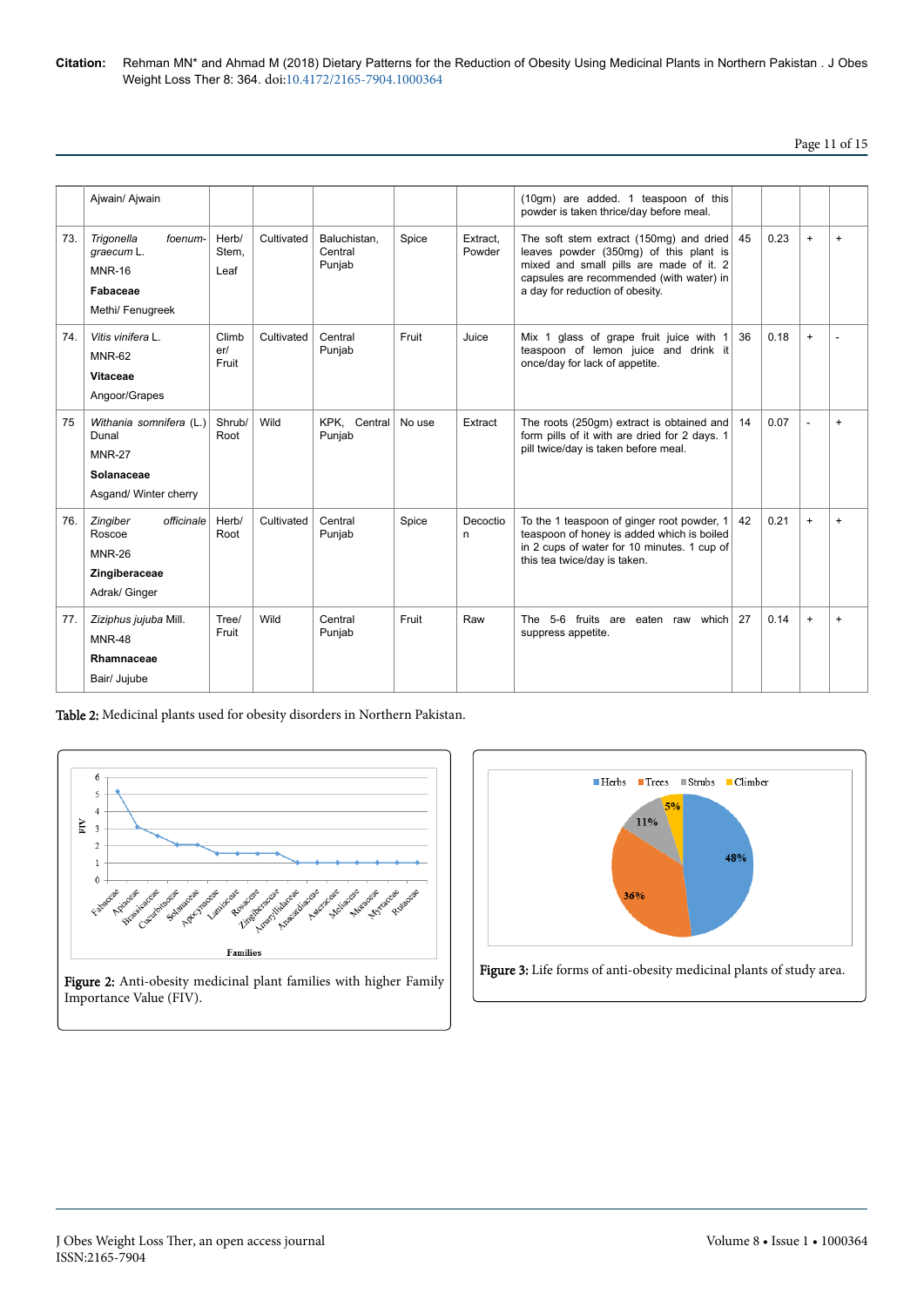

## **Plant part used and modes of utilization**

Fruits (35%) were the major plant part used among nine different parts of plants followed by leaves (26%) (Figure 5). Also, 29% species were used in fresh forms while 71% were used in dried or semi-dried form. The people were found to use a total of 9 different modes of preparations where the most common were plant extract and raw form (16% each) followed by decoction and juice (14% each; Figure 6). All the species (except Chamaemelum nobile and Cedrus deodara) were taken orally while 57% species recipes were based on the combination of different species.





Among the reported species 62% were cultivated and 14% were wild while 23% were available in both i.e. cultivated and in wild too. 77% species were marketable while 23% were non-marketable. Regarding general use of the reported species, 22% were used as fruits/nuts, 12% as vegetables/salad and 23% as spice/condiments/flavoring agent while the remaining 31% were either of no special use or were miscellaneously used. Fresh parts were preferred to use by the local people (Table 2) as possibly some phytochemical constituents may be changed on drying. Нe predominantly oral route of administration like in present study (Table 2) has been reported from different regions [44-46].

### **Variations in traditional knowledge among informants**

Age wise variation in traditional knowledge is a common ethnobotanical phenomenon reported in different studies [47-49]. Regarding gender, older women were more familiar with the nutritional preparation of different recipes while older men knew a longer list of species used. Нe herbalists were having some special expertise in identifying some wild species with their detailed recipes including number and amount of doses to be used. Нe knowledge of urban people about anti-obesity plants was not only indigenous, as the role of print and electronic media about nutritional diet for maintaining body weight was not negligible.

### **Other diseases related to obesity**

Obesity and overweight cause many disturbances in body and results in many other diseases. Seven different types of diseases/ syndromes were related to obesity and overweight in the study area. In the study area, obese and overweight people were found to have many other diseases as hypertension, cardiovascular and cerebrovascular diseases, diabetes, arthritis, sleep apnea, cancer and psychological disorders (Figure 7). Нe psychological disorders like social phobia, avoidant personality disorder, major depressive disorder and obsessivecompulsive disorder were also observed in obese and overweight people.

### Page 12 of 15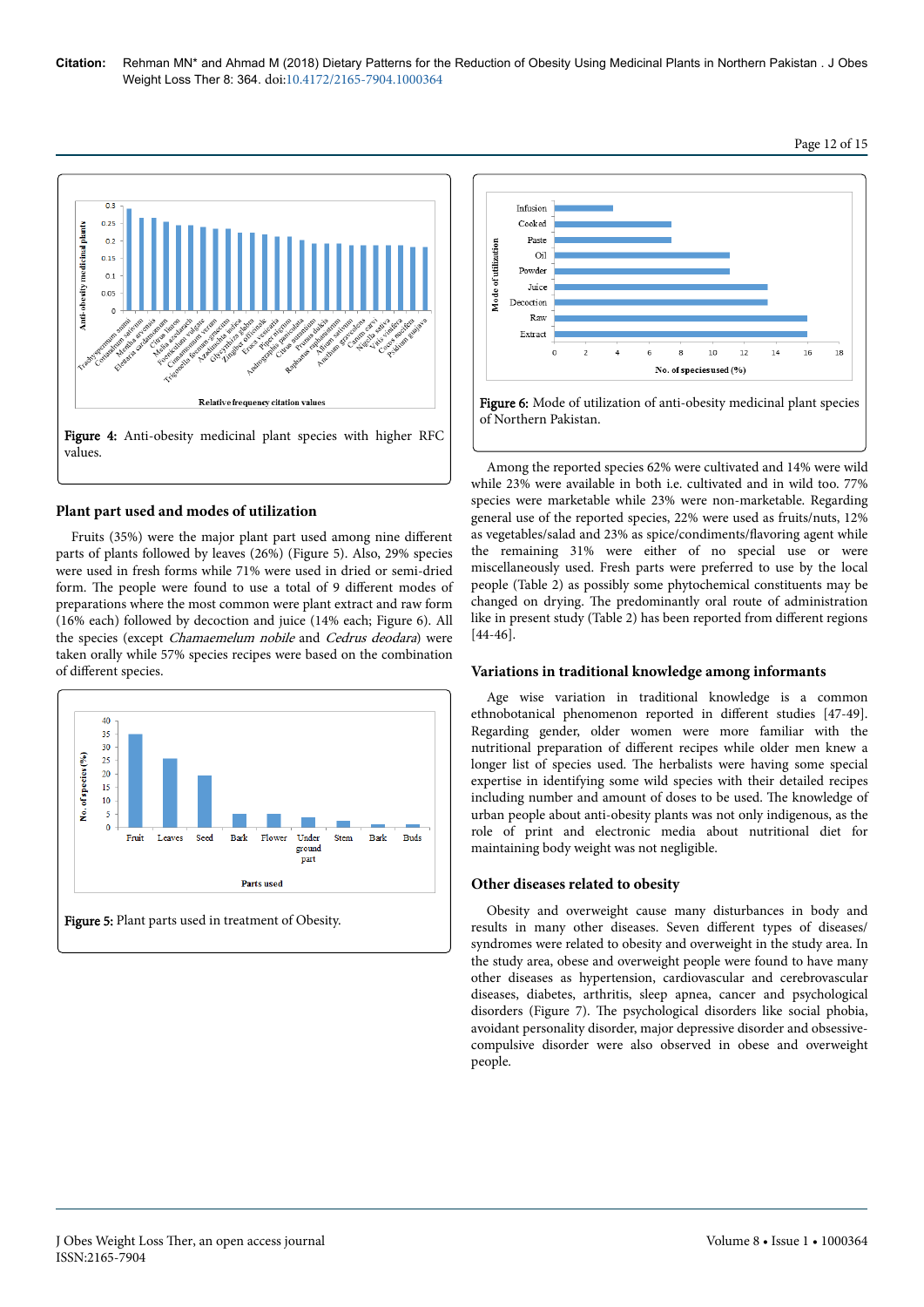### Page 13 of 15





### **Comparison with previous studies and novelty index**

Extensive literature search including ethnobotanical work and biological screening were performed which demonstrate that a 86% anti-obesity plant species are already reported from different parts of the world but 11 species (14%) are new reports in the study (Table 2). The relative frequency of citation (RFC) describes the local importance of plant species with reference to informants in the study area. Based on the RFC values, the most commonly used species includes Trachyspermum ammi and Coriandrum sativum which are also reported by Chandrasekaran [50] and by George and Nimmi [51] respectively. But Mentha arvensis (RFC 0.26) and Elettaria cardamomum (RFC 0.25) are reported for the first time. Other frequently used species are Citrus limon, Melia azedarach, Cinnamomum verum (0.234), Foeniculum vulgare (0.239) and Trigonella foenum-graecum (Table 2) are also reported from different parts of the world[6,50,52-54]. Нe highest FIV was reported for family Fabaceae (5.20) followed by Apiaceae (3.1), Brassicaceae (2.60), Solanaceae (2.08) and Cucurbitaceae (2.08) according to the present results. Нe calculations taken from literature review shows that approximately 354 species from 137 families are reported against obesity in which the Fabaceae (30 spp.) has the highest number of species followed by Asteraceae (28 spp.) and Lamiaceae (17 spp.) while the reported number of species from family Apiaceae, Brassicaceae, Solanaceae, and Cucurbitaceae are 15, 3, 6 and 8 respectively.

## **Discussion**

The results indicated that 77 anti-obesity medicinal plants of high nutritional value from 38 families were documented. In villages people were found to be more rely on nutritional herbal medicines as compared to large cities where people preferred to use pharmaceuticals. But in Pakistan, ethnomedicines were found to be a part of culture as the nutritional herbal remedies was found to be recommended by old people present in each home as a blessing.

The reported anti-obesity medicinal plant species of high nutritional value were dominantly herbs followed by trees and shrubs. Нe dominance of herbs in the area was probably due to easy collection and preparation as compared to other life forms. Herbs as dominant life form have been reported in other studies for reducing weight by acting on metabolism and digestion [51] and for antilipase activity [55]. Fruits followed by leaves were the major parts used because of its effortless plucking, market availability, usage without processing and its less effects plant life. The major use of same plant parts have been reported by the Chandrasekaran [50]. Similarly, the extract and raw form as dominant mode of utilization in present study have been shown in other studies [52, 55]. Above half of the recipes (i.e. 57%) were prepared by the combination of multiple plant species of nutritional value which is considered as good by having high therapeutic power [56] but according to Kazemipoor [53] single plant preparations have higher degree of safety and efficacy. The combinations of some medicinal plants may result either in lowering efficacy or cause unexpected side effects.

To overcome excess weight gain, the uses of allopathic and pharmacological drugs are popular ways in developed countries but adverse toxicities limit their overall usefulness [6]. Also, the high cost and adverse side effects in long term usage are other limiting factors. The uses of natural products for treating obesity are under exploration, which is an alternative way for developing safe anti-obesity drugs [57-59]. The present study includes mostly the edible species which are safe and could be the best an inexpensive alternative in weight loss and management [6]. A variety of natural products, like crude extracts and isolated compounds from plants, can cause a reduction in body weight and could prevent diet-induced obesity. Нerefore, for treating obesity they have been widely used [60]. Нe majority of the species in the present study were vegetables and fruits (Table 2) which are low in calories and fats but contain good amounts of minerals and vitamins.

Researchers consider botanical sources as more safe, reliable and cheaper than synthetic chemical drugs and surgical procedures having an adverse effect [53]. Recent preliminary reports suggested that herbs with natural substances and with a long history of use produce less toxicity which is effective in reducing appetite and also aid in weight loss [6]. The anti-obesity plant preparations exhibit their effects in many ways, including stimulating thermogenesis, enhancing lipolysis, lowering lipogenesis, suppressing appetite and decreasing absorption of lipids [53].

The understanding of heterogeneity in knowledge and practices within a given area is important for sustaining knowledge transmission in relation to resource management [61]. Medicinal plants knowledge was passing mostly in vertical form from generation to generation but also horizontally within the community. Such transmission of knowledge has been reported by Monigatti [62] while dealing with medicinal plant use in Andean communities of Peru. Нe people having stronger link with the ancestors (age, living in rural area and economic dependency on natural resources) were more knowledgeable and it was vice versa in case of higher income and education and living in urban areas. There was considerable age wise difference in knowledge of individuals and its vertical transfer was getting slow.

The majority of the people in the study area were found to be affected by obesity due to their lifestyle, medications, and dietary patterns. Other studies conducted in different countries [4,8,51,63,64] linked obesity with several other diseases. Нe psychological disorders were also observed in obese people due to poor mobility which reduce their social interaction results in depression, also reported in other [65, 66]. Obesity, being a prominent syndrome in Pakistani society but up till there is no existing ethnobotanical surveys on medicinal plants used for this purpose so the present work in the first step towards this direction. Нis survey would facilitate the investigation of health status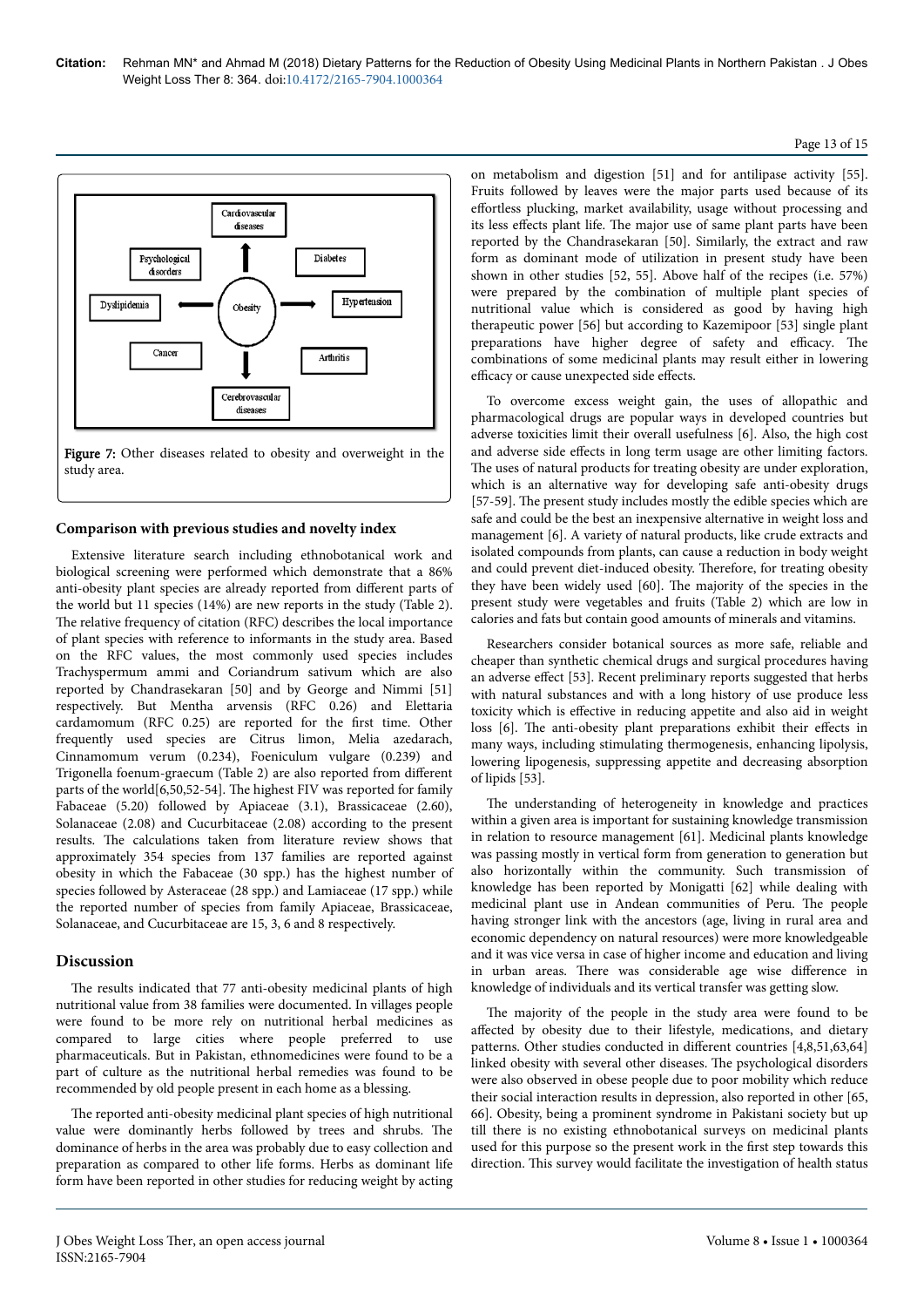Page 14 of 15

of people and will provide robust data for future evaluation and preparation of herbal drugs for obesity and overweight.

16. [Misra A, Shrivastava U \(2013\) Obesity and dyslipidemia in South Asians.](https://dx.doi.org/10.3390%2Fnu5072708) [Nutrients 5: 2708-2733.](https://dx.doi.org/10.3390%2Fnu5072708)

## **Conclusion**

The use of traditional medicines for the treatment of various ailments and their importance are well recognized in Pakistan. Нis study shows that indigenous knowledge about medicinal plants is still practiced in many parts of Northern Pakistan. Obesity is the major and growing problem in the country and also associates with many other diseases, therefore there is a dire need to emphasize on weight management for the prevention of obesity and many other related diseases. Нis study provides us the recognition and documentation of anti-obesity plants knowledge which could further be exploited by phytochemical investigations that may lead to isolation and characterization of new possible novel agents.

## **Acknowledgment**

The authors gratefully acknowledge the local people of the study area and the traditional health practitioners who shared their knowledge and granted us with their experiences.

### **References**

- 1. [You JS, Lee YJ, Kim KS, Kim SH, Chang KJ \(2014\) Anti‐obesity and](https://doi.org/10.1002/jsfa.6297) hypolipidaemic effects [of Nelumbo nucifera seed ethanol extract in](https://doi.org/10.1002/jsfa.6297) human pre-adipocytes and rats fed a high-fat diet. J Sci Food Agric 94: [568-575.](https://doi.org/10.1002/jsfa.6297)
- 2. Cherniack EP (2008) Potential applications for alternative medicine to treat obesity in an aging population. Altern Med Rev 13: 34-42.
- 3. Ahmed A, Ahmed S (2014) Obesity Medical Management. Int J Res Ayurv Pharm 5: 69-73.
- 4. Abinaya K, Pavitra R (2014) Management of obesity and its related disease by herbal drugs. Int J Ayurvedic Herbal Med 4: 1470-1479.
- 5. [Bil-Lula I, Stąpor S, Krzywonos-Zawadzka A, Woźniak M \(2014\) Is there](https://doi.org/10.17219/acem/37139) [any link between visceral obesity and adenovirus infections in the Polish](https://doi.org/10.17219/acem/37139) [population? Adv clin Exp Med 23: 415-422.](https://doi.org/10.17219/acem/37139)
- 6. Singh S, Pooja Verma SM (2013) Potential of herbs in prevention of obesity-A review article. Int J Health Sci Res 3: 159-167.
- 7. Popkin BM, Keyou G, Zhai F, Guo X, Ma H, et al. (1993) Нe nutrition transition in China: A cross-sectional analysis. Eur J Clin Nutr 47: 333-346.
- 8. Abbas M, Zia-ud-Din, Paracha PI, Khan S, Iqbal Z, et al. (2013) Sociodemographic and dietary determinants of overweight and obesity in male Pakistani adults. Eur Scientific J 9: 470-486.
- 9. World Health Organization (2011) WHO Global Forum: Addressing the challenge of non-communicable diseases, Moscow, Russia.
- Verma RK, Paraidathathu T (2014) Herbal medicines used in the traditional Indian medicinal system as a therapeutic treatment option for overweight and obesity management: A review. Int J Pharm Pharm Sci 6: 40-47.
- 11. Hodge A, Dowse G, Toelupe P, Collins V, Imo T, et al. (1994) Dramatic increase in the prevalence of obesity in western Samoa over the 13 year period 1978-1991. Int J Obes Relat Metab Disord 18: 419-428.
- 12. Al-Abbad F, Al-Sowielem L (1998) Prevalence of obesity. Saudi medical journal 19: 608-613.
- 13. [Singh RB, Pella D, Mechirova V, Kartikey K, Demeester F, et al. \(2007\)](https://doi.org/10.2143/AC.62.2.2020231) [Prevalence of obesity, physical inactivity and undernutrition, a triple](https://doi.org/10.2143/AC.62.2.2020231) [burden of diseases during transition in a developing economy.](https://doi.org/10.2143/AC.62.2.2020231) Нe five [city study group. Acta cardiol 62: 119-127.](https://doi.org/10.2143/AC.62.2.2020231)
- 14. [Kopelman PG \(2000\) Obesity as a medical problem. Nature 404: 635-643.](https://doi.org/10.1038/35007508)
- 15. [Finer N \(2006\) Medical consequences of obesity. Medicine 34: 510-514.](http://dx.doi.org/10.1016/j.mpmed.2010.11.008)
- 17. [Ng M, Fleming T, Robinson M,](https://doi.org/10.1016/S0140-6736(14)60460-8) Нomson B, Graetz N, et al. (2014)
- [Global, regional, and national prevalence of overweight and obesity in](https://doi.org/10.1016/S0140-6736(14)60460-8) [children and adults during 1980-2013: A systematic analysis for the](https://doi.org/10.1016/S0140-6736(14)60460-8) [Global Burden of Disease Study 2013. Lancet 384: 766-781.](https://doi.org/10.1016/S0140-6736(14)60460-8)
- Nanan D (2002) The obesity pandemic-implications for Pakistan. J Pak Med Assoc 52: 342-346.
- Khan MH, Khan H, Sarwar G, Iftikhar [B \(2008\) Study of obese persons](http://gjms.com.pk/files/GJMS%20Vol-6-2%20(3).pdf) profile [at Di Khan, NWFP, Pakistan. Gomal J Med Sci 6: 77-80.](http://gjms.com.pk/files/GJMS%20Vol-6-2%20(3).pdf)
- 20. [Warraich HJ, Javed F, Faraz-ul-Haq M, Khawaja FB, Saleem S \(2009\)](https://doi.org/10.1371/journal.pone.0004816) [Prevalence of obesity in school-going children of Karachi. PLoS One 4:](https://doi.org/10.1371/journal.pone.0004816) [1-6.](https://doi.org/10.1371/journal.pone.0004816)
- 21. [Ngondi JL, Oben JE, Minka SR \(2005\)](https://dx.doi.org/10.1186%2F1476-511X-4-12) The effect of Irvingia gabonensis [seeds on body weight and blood lipids of obese subjects in Cameroon.](https://dx.doi.org/10.1186%2F1476-511X-4-12) [Lipids Health Disease 4: 1-12.](https://dx.doi.org/10.1186%2F1476-511X-4-12)
- 22. [Duthie GG, Gardner PT, Kyle JA \(2003\) Plant polyphenols: are they the](https://doi.org/10.1079/PNS2003275) [new magic bullet? Proc Nutr Soc 62: 599-603.](https://doi.org/10.1079/PNS2003275)
- 23. [Hussain Z, Waheed A, Qureshi RA, Burdi DK, Verspohl EJ, et al. \(2004\)](https://doi.org/10.1002/ptr.1372) The effect [of medicinal plants of Islamabad and Murree region of Pakistan](https://doi.org/10.1002/ptr.1372) [on insulin secretion from INS‐1 cells. Phytother Res 18: 73-77.](https://doi.org/10.1002/ptr.1372)
- 24. Chang J (2000) Medicinal herbs: Drugs or dietary supplements? Biochem Pharmacol 59: 211-219.
- 25. [Clegg A, Colquitt J, Sidhu M, Royle P, Walker A \(2003\) Clinical and cost](https://doi.org/10.1038/sj.ijo.0802394) effectiveness [of surgery for morbid obesity: A systematic review and](https://doi.org/10.1038/sj.ijo.0802394) [economic evaluation. Int J Obes Relat Metab Disord 27: 1167-1177.](https://doi.org/10.1038/sj.ijo.0802394)
- 26. [Rehecho S, Uriarte-Pueyo I, Calvo J, Vivas LA, Calvo MI \(2011\)](https://doi.org/10.1016/j.jep.2010.09.006) [Ethnopharmacological survey of medicinal plants in Nor-Yauyos, a part](https://doi.org/10.1016/j.jep.2010.09.006) [of the Landscape Reserve Nor-Yauyos-Cochas, Peru. J Ethnopharmacol](https://doi.org/10.1016/j.jep.2010.09.006) [133: 75-85.](https://doi.org/10.1016/j.jep.2010.09.006)
- 27. Smith A (2011) Effect of aqueous extract of Senna siamea (Cassia leaves) on the liver and kidney of albino rats. Asian J Pharm Health Sci 1: 193-195.
- 28. [Rayalam S, Della-Fera MA, Baile CA \(2008\) Phytochemicals and](file:///C:/Users/Panshika-s/Desktop/Akash/10.1016/j.jnutbio.2007.12.007) [regulation of the adipocyte life cycle. J Nutr Biochem 19: 717-726.](file:///C:/Users/Panshika-s/Desktop/Akash/10.1016/j.jnutbio.2007.12.007)
- 29. [Han LK, Zheng YN, Yoshikawa M, Okuda H, Kimura Y \(2005\) Anti](https://doi.org/10.1186/1472-6882-5-9)obesity effects [of chikusetsusaponins isolated from Panax japonicus](https://doi.org/10.1186/1472-6882-5-9) [rhizomes. BMC Complement Altern Med 5: 1-9.](https://doi.org/10.1186/1472-6882-5-9)
- 30. Moro C, Basile G (2000) Obesity and medicinal plants. Fitoterapia 71: 73-82.
- 31. [Lyamu O, Ugheoke A, Ozor O, Airhomwabor K, Uwuigbe M \(2014\) A](http://www.arpjournals.com/docs/IJPHR/IJPHR%20-%20volume%203%20issue%202/Paper%202...Iyamu%20et%20al.,%203(2)%202014.%20pdf.pdf) [murine model study on the antiobesity potentials of ethanolic leaf extract](http://www.arpjournals.com/docs/IJPHR/IJPHR%20-%20volume%203%20issue%202/Paper%202...Iyamu%20et%20al.,%203(2)%202014.%20pdf.pdf) [of Acalypha wilkesiana. Int J Herbs Pharm Res 3: 34-39.](http://www.arpjournals.com/docs/IJPHR/IJPHR%20-%20volume%203%20issue%202/Paper%202...Iyamu%20et%20al.,%203(2)%202014.%20pdf.pdf)
- 32. [Latha BP, Reddy IRM, Ismail SM, Vijaya T \(2010\) Medicinal plants and](https://www.researchgate.net/publication/284027069_Medicinal_plants_and_their_derivatives_as_potential_source_in_treatment_of_obesity) [their derivatives as potential source in treatment of obesity. Asian J Exp](https://www.researchgate.net/publication/284027069_Medicinal_plants_and_their_derivatives_as_potential_source_in_treatment_of_obesity) [Biol Sci 1: 719-727.](https://www.researchgate.net/publication/284027069_Medicinal_plants_and_their_derivatives_as_potential_source_in_treatment_of_obesity)
- 33. Shinwar ZK, Nasim A (2008) Ethnobotany in Pakistan. Springer 880-886.
- 34. [Shinwari ZK, Gilani SS \(2003\) Sustainable harvest of medicinal plants at](https://doi.org/10.1016/s0378-8741(02)00333-1) [Bulashbar Nullah, Astore \(Northern Pakistan\). J Ethnopharmacol 84:](https://doi.org/10.1016/s0378-8741(02)00333-1) [289-298.](https://doi.org/10.1016/s0378-8741(02)00333-1)
- 35. [Hamayun M, Khan SA, Kim H, Na CI, Lee I \(2006\) Traditional](https://doi.org/10.3923/ijb.2006.205.209) [knowledge and ex situ conservation of some threatened medicinal plants](https://doi.org/10.3923/ijb.2006.205.209) [of Swat Kohistan, Pakistan. Int J Botany 2: 205-209.](https://doi.org/10.3923/ijb.2006.205.209)
- 36. Pakistan Geographic (2014) https://pakistangeographiccom/2014.
- 37. [Mahmood A, Qureshi RA, Mahmood A, Sangi Y, Shaheen H, et al. \(2011\)](https://doi.org/10.5897/jmpr11.1780) [Ethnobotanical survey of common medicinal plants used by people of](https://doi.org/10.5897/jmpr11.1780) [district Mirpur, AJK, Pakistan. J Med Plants Res 5: 4493-4498.](https://doi.org/10.5897/jmpr11.1780)
- 38. Punjab Pakistan (2014) [https://enwikipediaorg/wiki/Punjab,\\_Pakistan.](https://enwikipediaorg/wiki/Punjab,_Pakistan)
- 39. Nasir E, Ali S (1971-1995) Flora of West Pakistan Department of Botany. University of Karachi, 95.
- 40. Ali S, Qaiser M (1995-2009) Flora of Pakistan. Pakistan Agricultural Research Council, Islamabad: Fakhri printing Press Karachi.